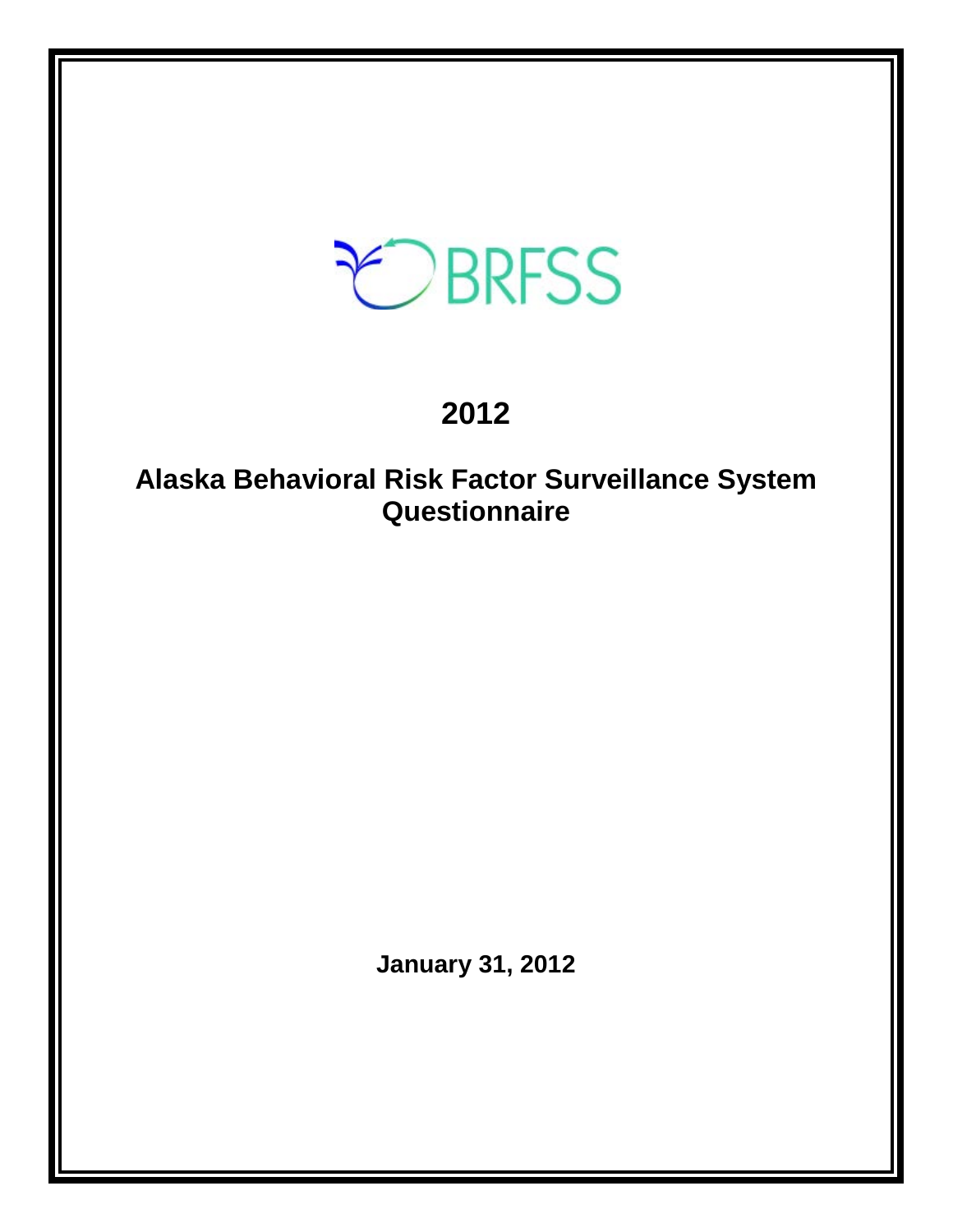

# **Behavioral Risk Factor Surveillance System** 2012 Questionnaire

# <span id="page-1-0"></span>**Table of Contents**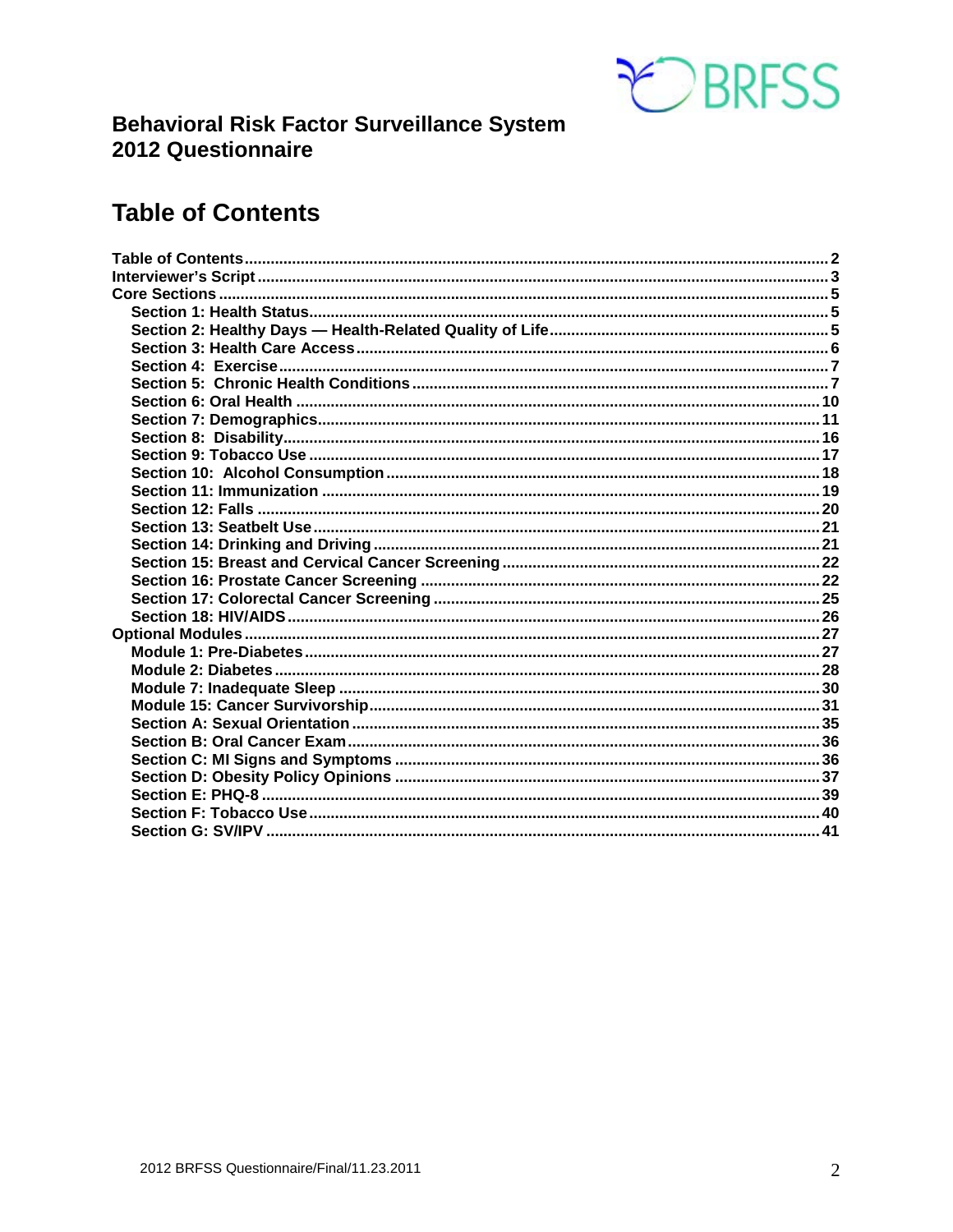

# <span id="page-2-0"></span>**Interviewer's Script**

HELLO, I am calling for the **(health department)**. My name is **(name)** Ne are gathering information about the health of **(state)** residents. This project is conducted by the health department with assistance from the Centers for Disease Control and Prevention. Your telephone number has been chosen randomly, and I would like to ask some questions about health and health practices. Is this **(phone number)** ?

#### **If "No"**

Thank you very much, but I seem to have dialed the wrong number. It's possible that your number may be called at a later time. **STOP**

Is this a private residence in **(state)** ?

| lf "Yes" | [Go to cellular phone question] |
|----------|---------------------------------|
| If "No"  | [Go to college housing]         |

**Interviewer Note:** Telephone service over the internet counts as landline service (includes Vonage, Magic Jack and other home-based phone services.).

#### **College Housing**

Do you live in college housing?

**Read only if necessary: "By college housing we mean dormitory, graduate student or visiting faculty housing, or other housing arrangements provided by a college or university"**

#### **If "No,"**

Thank you very much, but we are only interviewing persons who live in a private residence or college housing at this time. **STOP**

#### **Cellular Phone**

Is this a cellular telephone?

**[Read only if necessary: "By cellular (or cell) telephone we mean a telephone that is mobile and usable outside of your neighborhood."** 

#### **If "Yes"**

Thank you very much, but we are only interviewing land line telephones and private residences or college housing. **STOP**

#### **Adult Random Selection**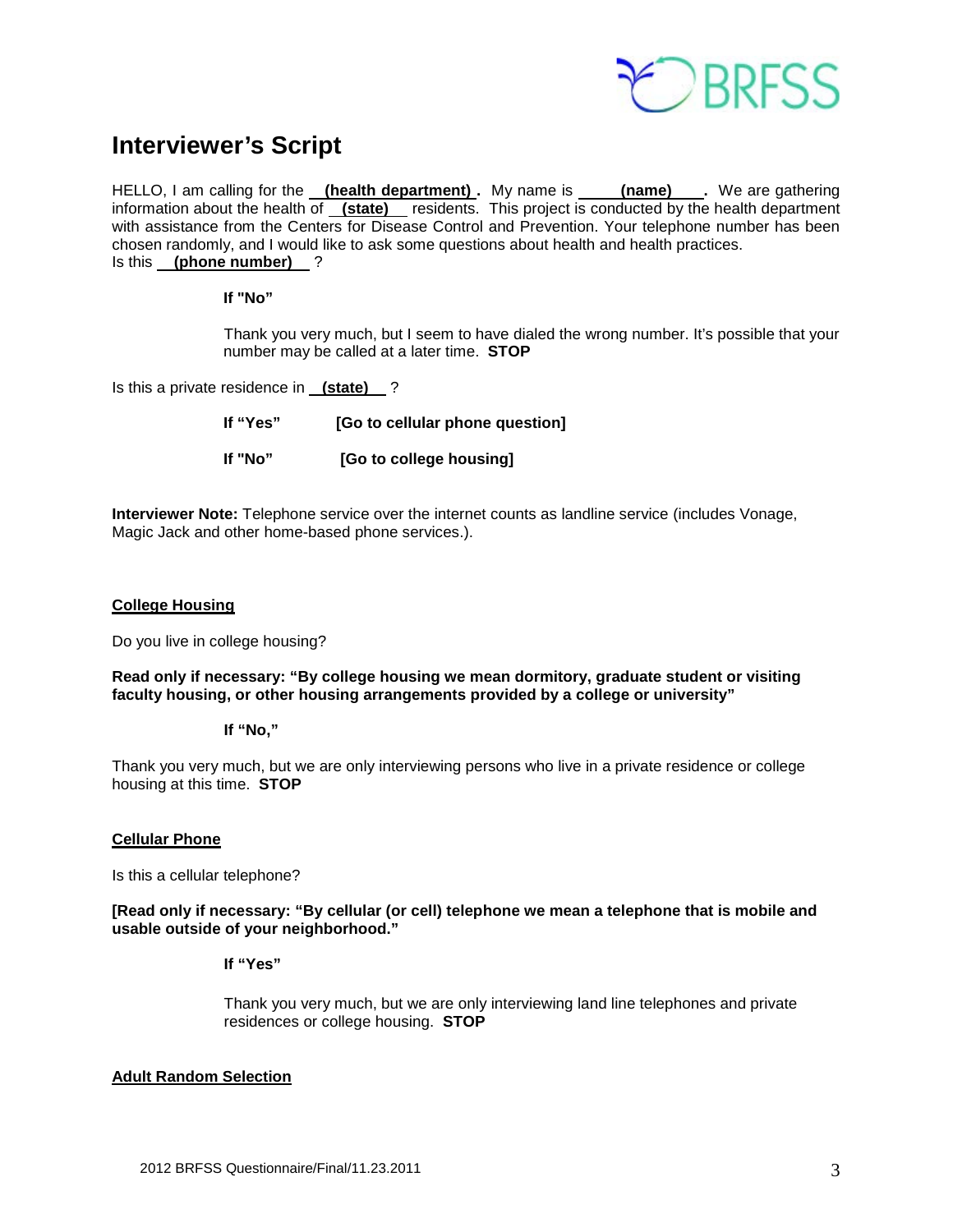

I need to randomly select one adult who lives in your household to be interviewed. How many members of your household, including yourself, are 18 years of age or older?

Number of adults

**If "1,"**  Are you the adult?

#### **If "yes,"**

Then you are the person I need to speak with. Enter 1 man or 1 woman below (Ask gender if necessary). **Go to page 5.**

#### **If "no,"**

Is the adult a man or a woman? Enter 1 man or 1 woman below. May I speak with **[fill in (him/her) from previous question]**? **Go to "correct respondent" on the next page.**

How many of these adults are men and how many are women?

- Number of men
- Number of women

The person in your household that I need to speak with is \_\_\_\_\_\_\_\_\_\_\_\_\_\_\_.

#### **If "you," go to page 5 To the correct respondent:**

HELLO, I am calling for the <u>(health department).</u> My name is \_\_\_\_\_(name)\_\_\_\_. We are gathering information about the health of **(state)** residents. This project is conducted by the health department with assistance from the Centers for Disease Control and Prevention. Your telephone number has been chosen randomly, and I would like to ask some questions about health and health practices.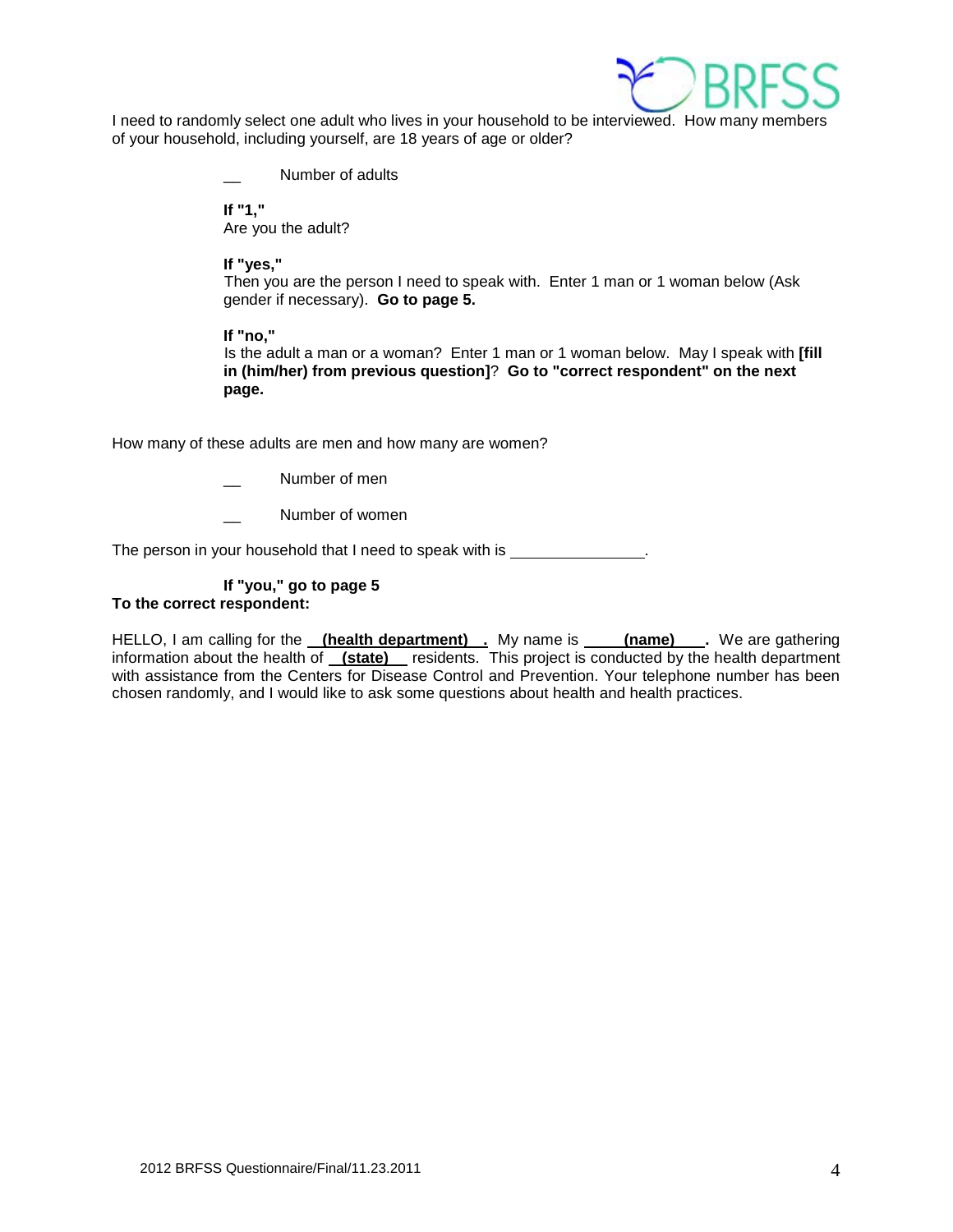

# <span id="page-4-0"></span>**Core Sections**

I will not ask for your last name, address, or other personal information that can identify you. You do not have to answer any question you do not want to, and you can end the interview at any time. Any information you give me will be confidential. If you have any questions about the survey, please call **(give appropriate state telephone number)**.

### <span id="page-4-1"></span>Section 1: Health Status

**1.1** Would you say that in general your health is—

(73)

#### **Please read:**

- 1 Excellent<br>2 Very good
- 2 Very good<br>3 Good
- Good
- 4 Fair<br>5 Poor
- Poor

# **Do not read:**<br> **7** Don't

- 7 Don't know / Not sure<br>9 Refused
- **Refused**

### <span id="page-4-2"></span>Section 2: Healthy Days — Health-Related Quality of Life

**2.1** Now thinking about your physical health, which includes physical illness and injury, for how many days during the past 30 days was your physical health not good?

(74–75)

- $\frac{1}{8}$   $\frac{1}{8}$  Number of days
- None
- 7 7 Don't know / Not sure
- 9 9 Refused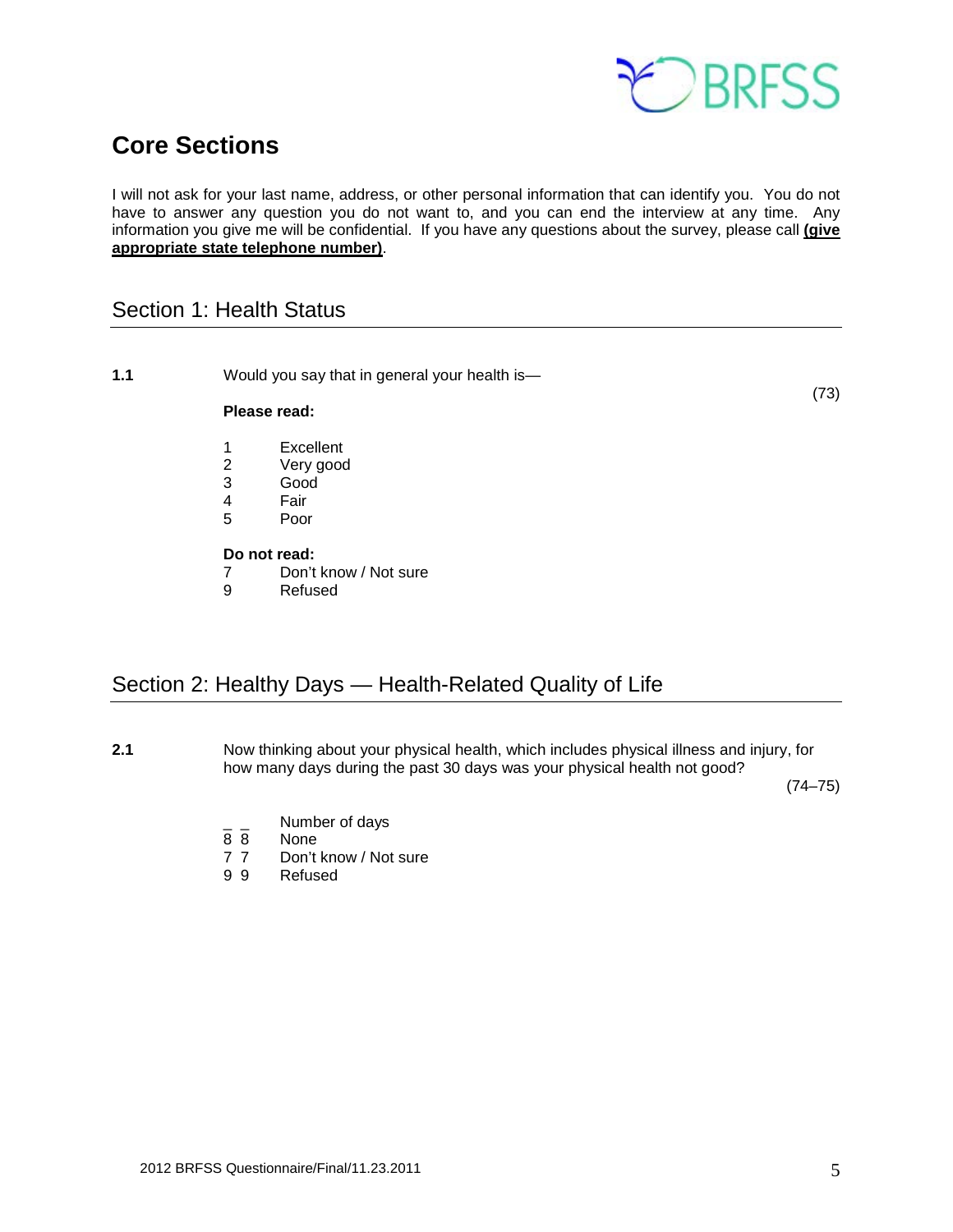**Refused** 

1 Yes

**2.2** Now thinking about your mental health, which includes stress, depression, and problems with emotions, for how many days during the past 30 days was your mental health not good?

 $(76-77)$ 

- $\frac{1}{8}$   $\frac{1}{8}$  Number of days
- 8 8 None **[If Q2.1 and Q2.2 = 88 (None), go to next section]**
- 7 7 Don't know / Not sure
- 9 9 Refused
- **2.3** During the past 30 days, for about how many days did poor physical or mental health keep you from doing your usual activities, such as self-care, work, or recreation?

 $(78-79)$ 

- $\frac{1}{8}$   $\frac{1}{8}$  Number of days
- None
- 7 7 Don't know / Not sure
- 9 9 Refused

### <span id="page-5-0"></span>Section 3: Health Care Access

- **3.1** Do you have any kind of health care coverage, including health insurance, prepaid plans such as HMOs, government plans such as Medicare, Native Health Service or Indian Health Service?
	- 1 Yes
	- 2 No
	- Don't know / Not sure
	- 9 Refused
- **3.2** Do you have one person you think of as your personal doctor or health care provider?

**3.3** Was there a time in the past 12 months when you needed to see a doctor but could not

**If "No," ask: "Is there more than one, or is there no person who you think of as your personal doctor or health care provider?"**

(80)

(81)

- 1 Yes, only one<br>2 More than one
- 2 More than one<br>3 No
- $No$
- 7 Don't know / Not sure
- 9 Refused

because of cost?

 $(82)$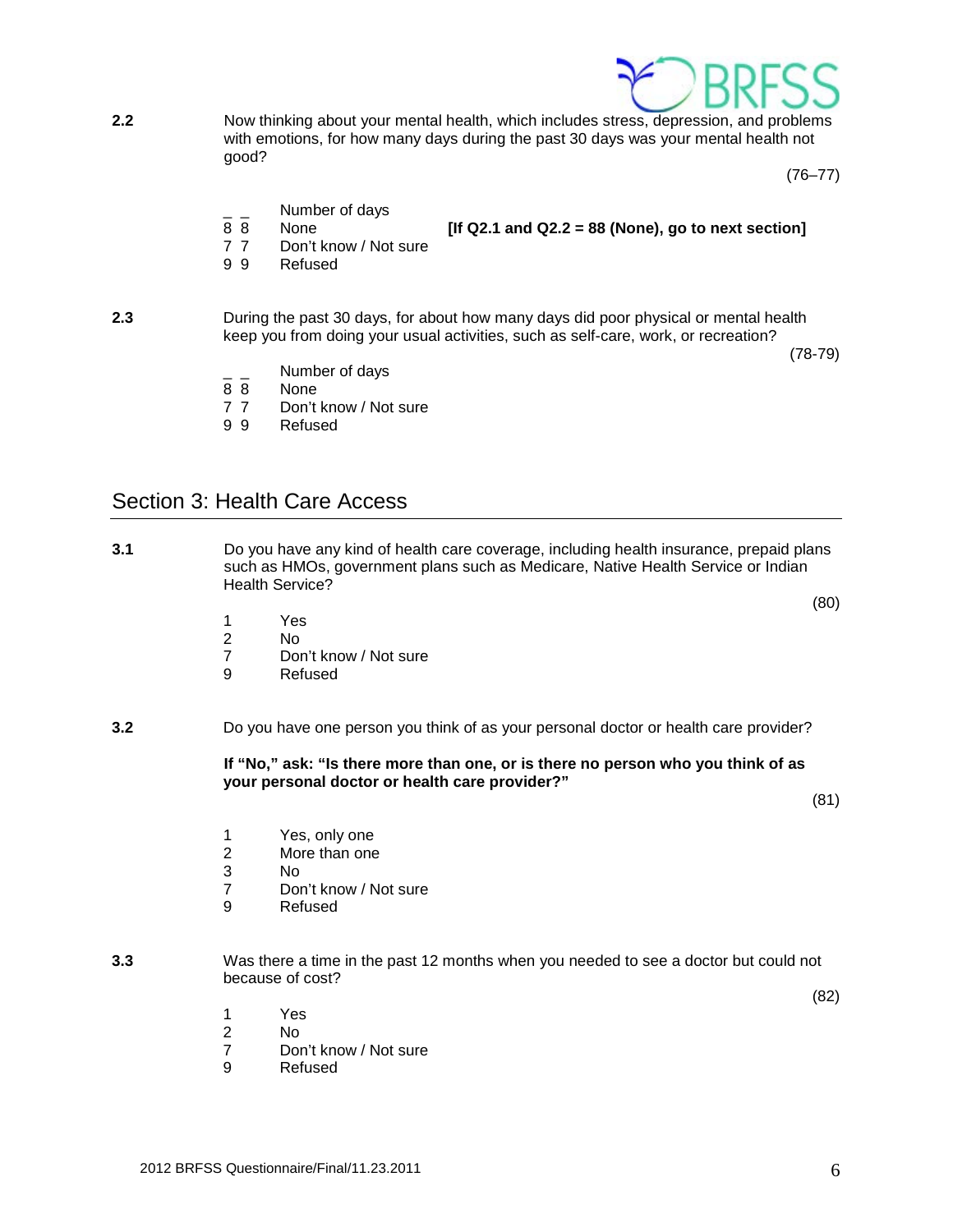

**3.4** About how long has it been since you last visited a doctor for a routine checkup? A routine checkup is a general physical exam, not an exam for a specific injury, illness, or condition.

(83)

- 1 Within the past year (anytime less than 12 months ago)<br>2 Within the past 2 years (1 year but less than 2 years ago
- 2 Within the past 2 years (1 year but less than 2 years ago)<br>3 Within the past 5 years (2 years but less than 5 years ago
- Within the past 5 years (2 years but less than 5 years ago)
- 4 5 or more years ago<br>7 Don't know / Not sure
- 7 Don't know / Not sure<br>8 Never
- **Never**
- 9 Refused

### <span id="page-6-0"></span>Section 4: Exercise

**4.1** During the past month, other than your regular job, did you participate in any physical activities or exercises such as running, calisthenics, golf, gardening, or walking for exercise?

(84)

- 1 Yes<br>2 No
- $N<sub>0</sub>$
- 7 Don't know / Not sure
- 9 Refused

# <span id="page-6-1"></span>Section 5: Chronic Health Conditions

Now I would like to ask you some questions about general health conditions.

Has a doctor, nurse, or other health professional EVER told you that you had any of the following? For each, tell me "Yes," "No," or you're "Not sure."

**5.1** (Ever told) you that you had a heart attack also called a myocardial infarction?

(85)

- 1 Yes
- 2 No<br>7 Dor
- 7 Don't know / Not sure<br>9 Refused
	- **Refused**

#### **5.2** (Ever told) you had angina or coronary heart disease?

(86)

- 1 Yes<br>2 No
- N<sub>o</sub>
- 7 Don't know / Not sure<br>9 Refused
- **Refused**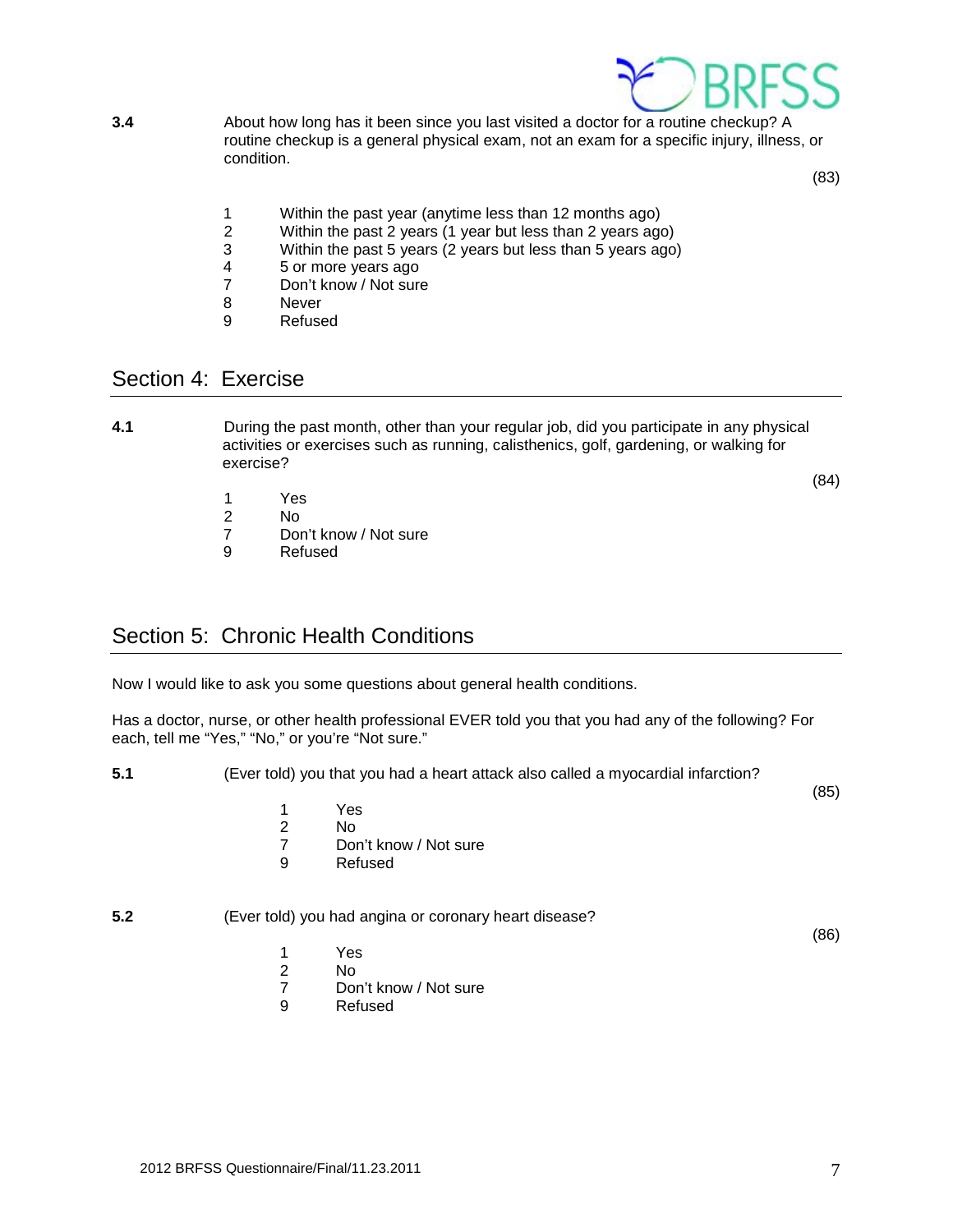|     |                                                      |                                                      |                                              | OBRFSS                                                                           |
|-----|------------------------------------------------------|------------------------------------------------------|----------------------------------------------|----------------------------------------------------------------------------------|
| 5.3 | (Ever told) you had a stroke?                        |                                                      |                                              |                                                                                  |
|     | $\mathbf 1$<br>$\overline{2}$<br>$\overline{7}$<br>9 | Yes<br><b>No</b><br>Don't know / Not sure<br>Refused |                                              | (87)                                                                             |
| 5.4 | (Ever told) you had asthma?                          |                                                      |                                              | (88)                                                                             |
|     | 1<br>$\overline{2}$<br>$\overline{7}$<br>9           | Yes<br>No<br>Don't know / Not sure<br>Refused        | [Go to Q5.6]<br>[Go to Q5.6]<br>[Go to Q5.6] |                                                                                  |
| 5.5 | Do you still have asthma?                            |                                                      |                                              | (89)                                                                             |
|     | 1<br>$\overline{c}$<br>$\overline{7}$<br>9           | Yes<br><b>No</b><br>Don't know / Not sure<br>Refused |                                              |                                                                                  |
| 5.6 |                                                      | (Ever told) you had skin cancer?                     |                                              |                                                                                  |
|     | 1<br>$\overline{2}$<br>$\overline{7}$<br>9           | Yes<br>No<br>Don't know / Not sure<br>Refused        |                                              | (90)                                                                             |
| 5.7 |                                                      | (Ever told) you had any other types of cancer?       |                                              |                                                                                  |
|     | 1<br>$\frac{2}{7}$<br>9                              | Yes<br>No<br>Don't know / Not sure<br>Refused        |                                              | (91)                                                                             |
| 5.8 | chronic bronchitis?                                  |                                                      |                                              | (Ever told) you have Chronic Obstructive Pulmonary Disease or COPD, emphysema or |
|     | 1<br>$\overline{c}$<br>$\overline{7}$<br>9           | Yes<br><b>No</b><br>Don't know / Not sure<br>Refused |                                              | (92)                                                                             |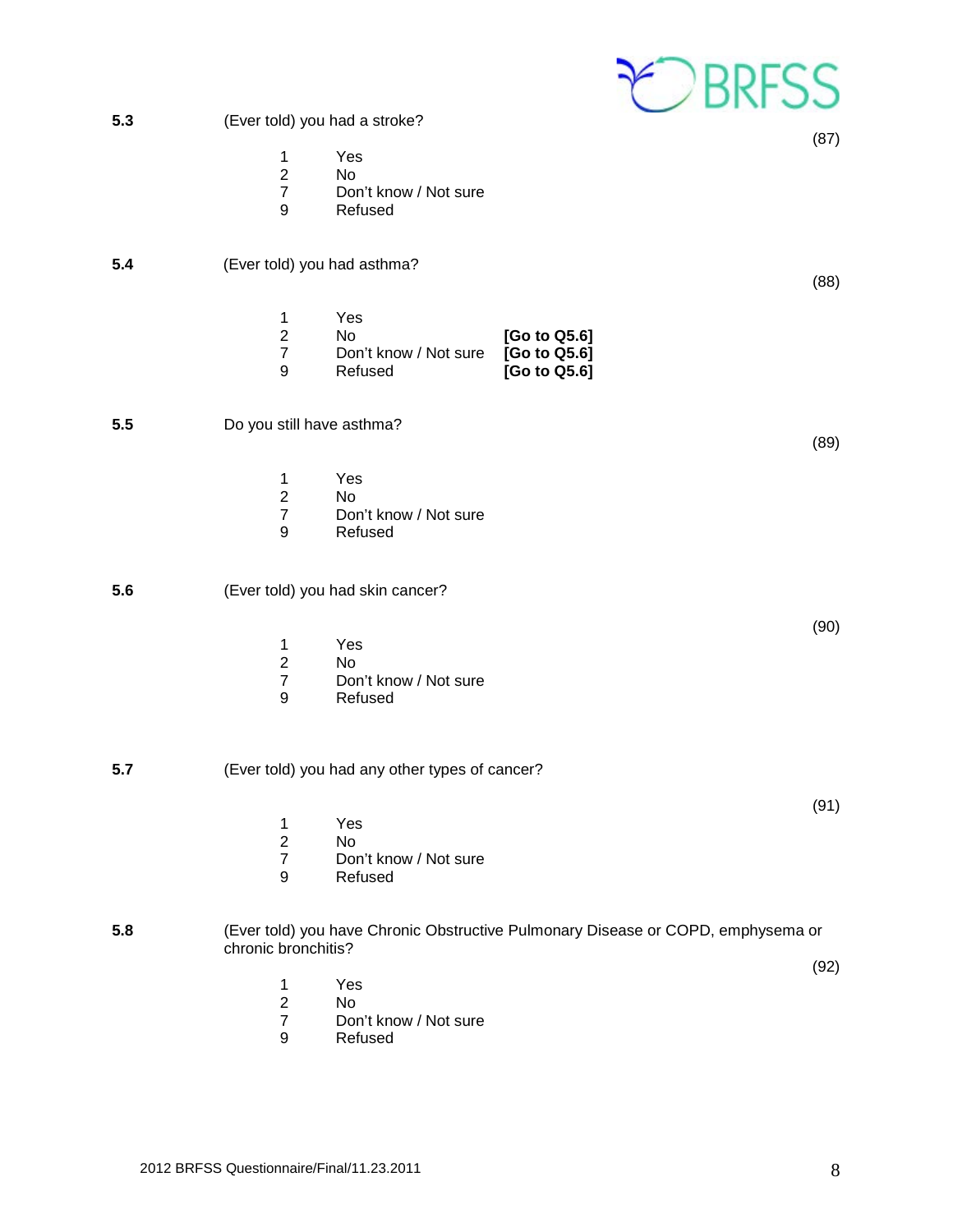

**5.9** (Ever told) you have some form of arthritis, rheumatoid arthritis, gout, lupus, or fibromyalgia?

(93)

- 1 Yes
- N<sub>o</sub>
- 7 Don't know / Not sure
- 9 Refused

**INTERVIEWER NOTE:** Arthritis diagnoses include:

- rheumatism, polymyalgia rheumatica
- osteoarthritis (not osteoporosis)
- tendonitis, bursitis, bunion, tennis elbow
- carpal tunnel syndrome, tarsal tunnel syndrome
- joint infection, Reiter's syndrome
- ankylosing spondylitis; spondylosis
- rotator cuff syndrome
- connective tissue disease, scleroderma, polymyositis, Raynaud's syndrome
- vasculitis (giant cell arteritis, Henoch-Schonlein purpura, Wegener's granulomatosis,
- polyarteritis nodosa)

**5.10** (Ever told) you have a depressive disorder, including depression, major depression, dysthymia, or minor depression?

(94)

- 1 Yes
- 2 No
- 7 Don't know / Not sure<br>9 Refused
- **Refused**
- **5.11** (Ever told) you have kidney disease? Do NOT include kidney stones, bladder infection or incontinence.

**INTERVIEWER NOTE:** Incontinence is not being able to control urine flow.

(95)

- 1 Yes<br>2 No No.
- 
- 7 Don't know / Not sure<br>9 Refused
- **Refused**

- 
- 2012 BRFSS Questionnaire/Final/11.23.2011 9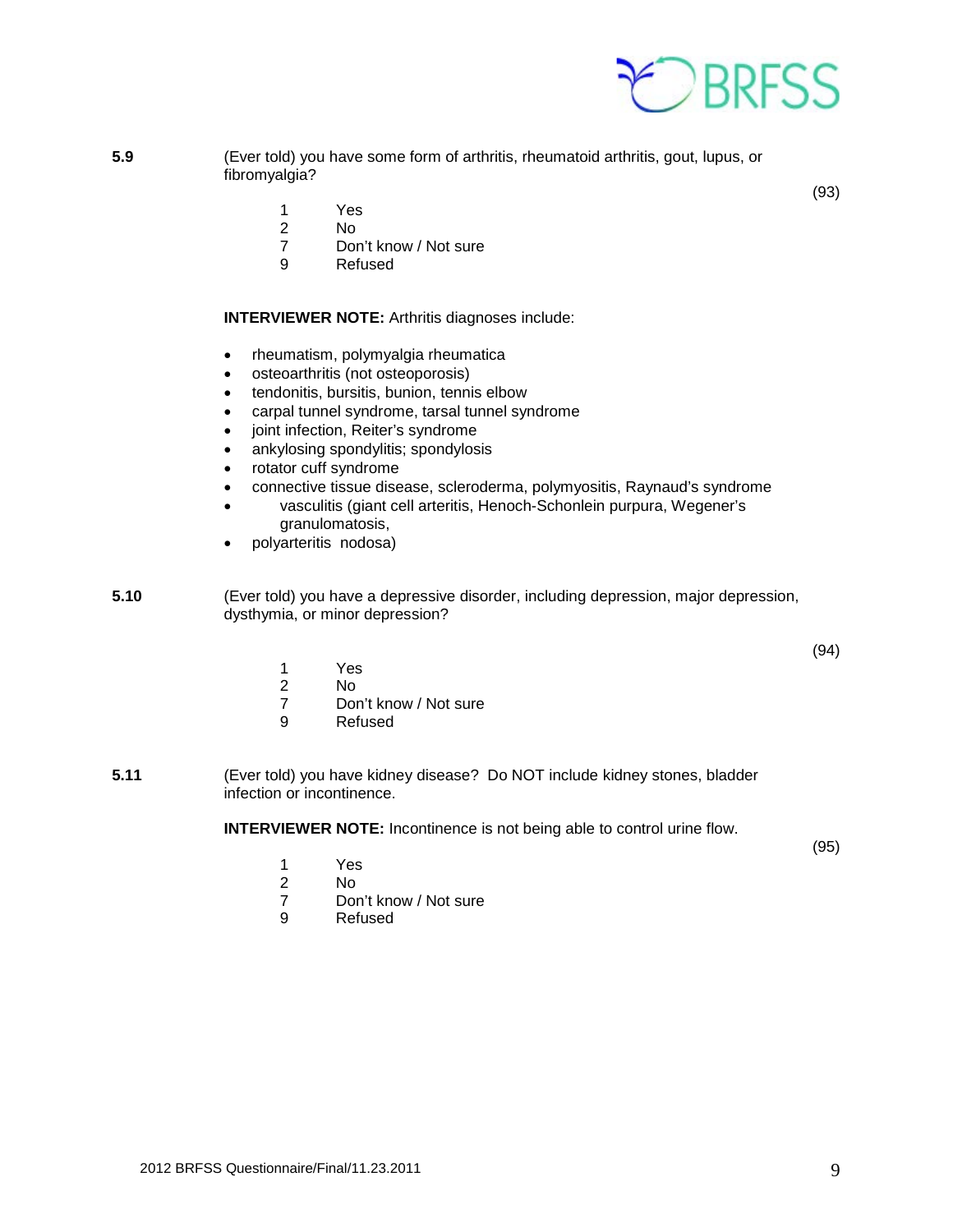

#### **5.12** Do you have any trouble seeing, even when wearing glasses or contact lenses?

(96)

- 1 Yes
- 2 No
- 3 Not applicable (blind)<br>7 Don't know / Not sure
- Don't know / Not sure
- 9 Refused

#### **5.13** (Ever told) you have diabetes? (97)

If "Yes" and respondent is female, ask: "Was this only when you were pregnant?"

If respondent says pre-diabetes or borderline diabetes, use response code 4.

- 1 Yes
- 2 Yes, but female told only during pregnancy
- 3 No<br>4 No.
- No, pre-diabetes or borderline diabetes
- 7 Don't know / Not sure<br>9 Refused
- **Refused**

#### **CATI note: If Q5.13 = 1 (Yes), go to Diabetes Optional Module (if used). If any other response to Q5.13, go to Pre-Diabetes Optional Module (if used), otherwise, go to next section.**

### <span id="page-9-0"></span>Section 6: Oral Health

**6.1** How long has it been since you last visited a dentist or a dental clinic for any reason? Include visits to dental specialists, such as orthodontists.

(98)

#### **Read only if necessary:**

- 1 Within the past year (anytime less than 12 months ago)
- 2 Within the past 2 years (1 year but less than 2 years ago)
- Within the past 5 years (2 years but less than 5 years ago)
- 4 5 or more years ago

#### **Do not read:**

- 7 Don't know / Not sure
- 8 Never
- 9 Refused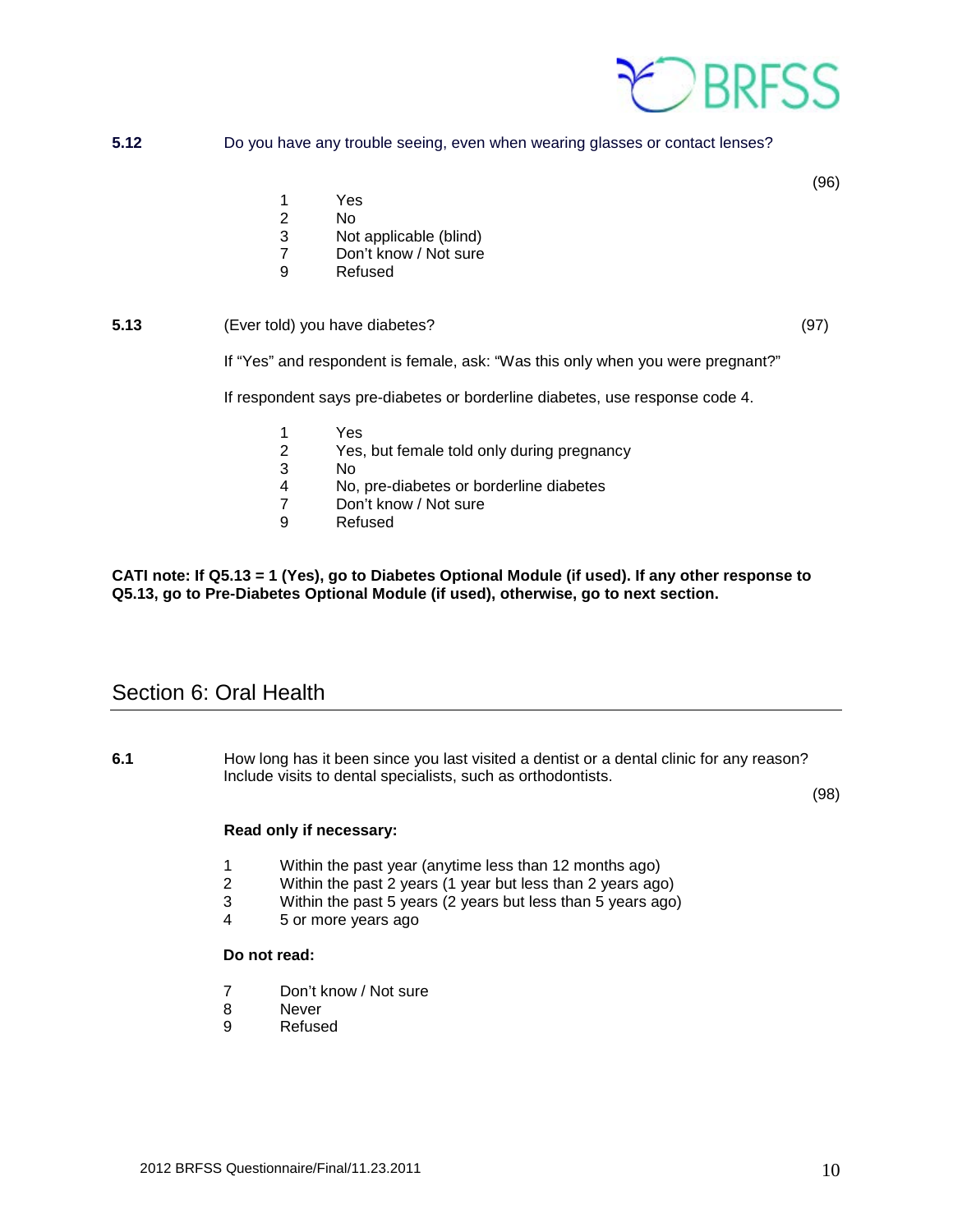

**6.2** How many of your permanent teeth have been removed because of tooth decay or gum disease? Include teeth lost to infection, but do not include teeth lost for other reasons, such as injury or orthodontics.

#### **NOTE: If wisdom teeth are removed because of tooth decay or gum disease, they should be included in the count for lost teeth.**

(99)

- 1 1 to 5
- 2 6 or more but not all<br>3 All
- 3 All
- 8 None<br>7 Don't
- 7 Don't know / Not sure<br>9 Refused
- Refused

# <span id="page-10-0"></span>Section 7: Demographics

| 7.1 |                                              | What is your age?                                              | $(100-101)$   |
|-----|----------------------------------------------|----------------------------------------------------------------|---------------|
|     | 0 <sub>7</sub><br>0.9                        | Code age in years<br>Don't know / Not sure<br>Refused          |               |
| 7.2 |                                              | Are you Hispanic or Latino?                                    |               |
|     | 1<br>$\boldsymbol{2}$<br>$\overline{7}$<br>9 | Yes<br><b>No</b><br>Don't know / Not sure<br>Refused           | (102)         |
| 7.3 |                                              | Which one or more of the following would you say is your race? | $(103 - 108)$ |
|     |                                              | (Check all that apply)                                         |               |
|     | Please read:                                 |                                                                |               |
|     | 1<br>$\overline{c}$                          | White<br><b>Black or African American</b>                      |               |
|     | 3<br>$\overline{\mathbf{4}}$                 | Asian<br>Native Hawaiian or Other Pacific Islander             |               |
|     | 5                                            | American Indian or Alaska Native                               |               |
|     | 6                                            | Other [specify]                                                |               |
|     | Do not read:                                 |                                                                |               |
|     | 8                                            | No additional choices                                          |               |
|     | $\overline{7}$                               | Don't know / Not sure                                          |               |
|     | 9                                            | Refused                                                        |               |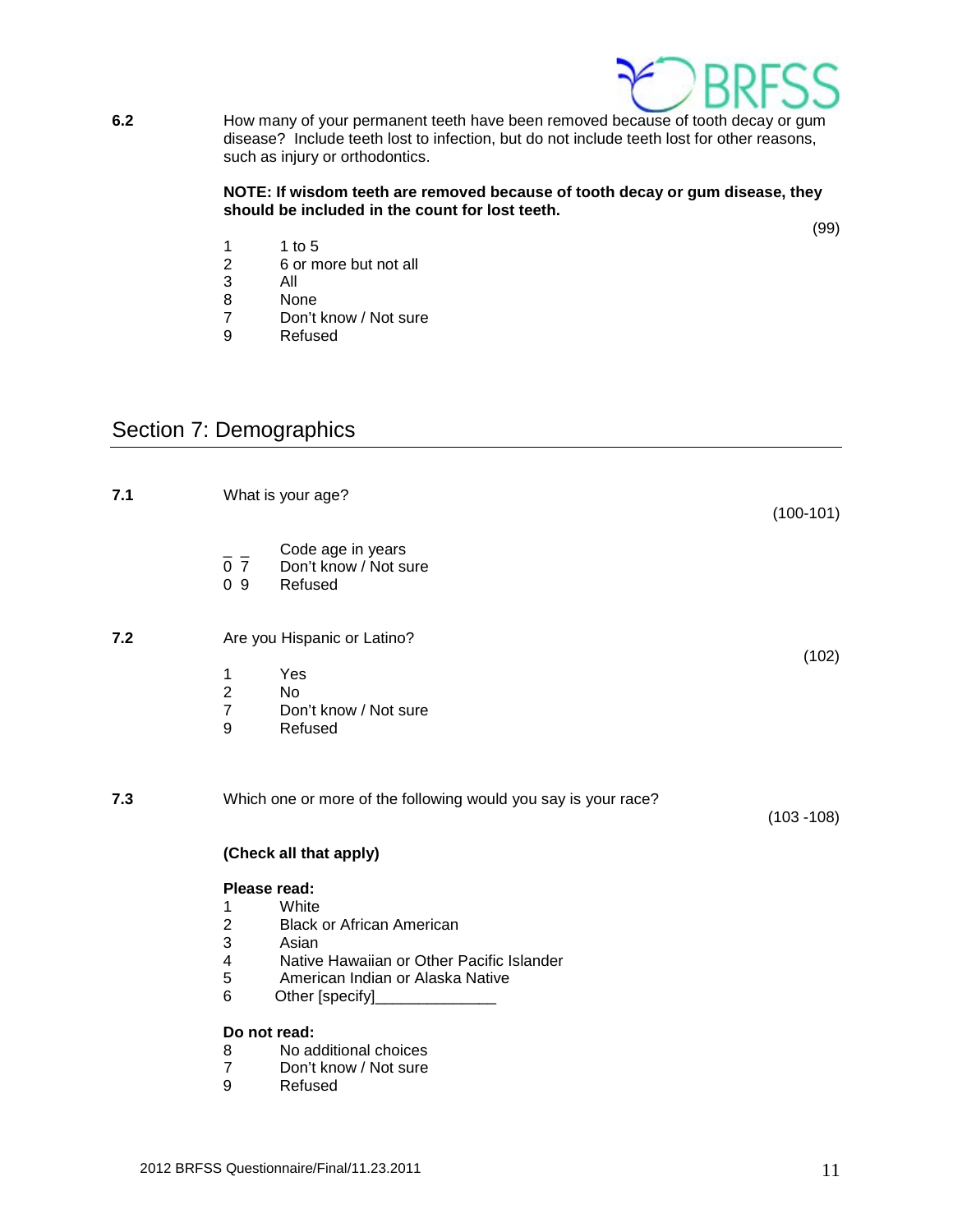

#### **CATI note: If more than one response to Q7.3; continue. Otherwise, go to Q7.5.**

**7.4** Which one of these groups would you say best represents your race?

(109)

(110)

(111)

#### **Please read:**

- 1 White
- 2 Black or African American
- **Asian**
- 4 Native Hawaiian or Other Pacific Islander<br>5 American Indian or Alaska Native
- 5 American Indian or Alaska Native<br>6 Other Ispecifyl
- Other [specify]

#### **Do not read:**

- 7 Don't know / Not sure
- 9 Refused
- 

**7.5** Have you ever served on active duty in the United States Armed Forces, either in the regular military or in a National Guard or military reserve unit? Active duty does not include training for the Reserves or National Guard, but DOES include activation, for example, for the Persian Gulf War.

- - 1 Yes<br>2 No N<sub>o</sub>
	-

#### **Do not read:**

- 7 Don't know / Not sure<br>9 Refused
	- **Refused**

#### **7.6** Are you…?

#### **Please read:**

- 1 Married<br>2 Divorce
- 
- 2 Divorced<br>3 Widowed
- 3 Widowed<br>4 Separated **Separated**
- 
- 5 Never married<br>6 A member of a 6 A member of an unmarried couple

# **Do not read:**<br>9 Refus

**Refused** 

**7.7** How many children less than 18 years of age live in your household?

(112-113)

- $\frac{1}{8}$   $\frac{1}{8}$  Number of children
- 8 8 None<br>9 9 Refus
- **Refused**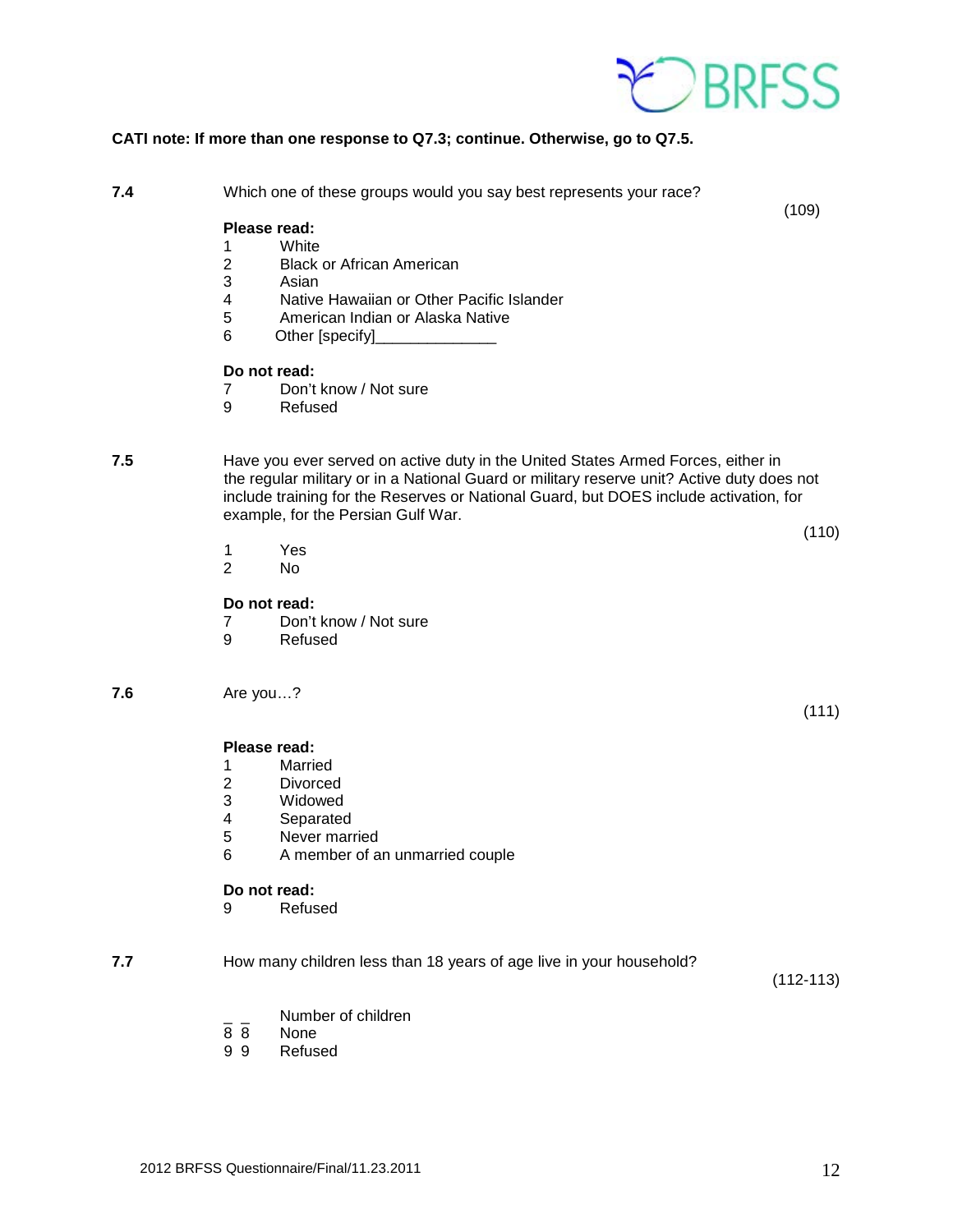**7.8** What is the highest grade or year of school you completed?

**Read if necessary, probe if answer was = 4 ("Grade 12"), or respondent did not select other answer: Interviewer probe: If respondent says "12th Grade":** When you say that you completed the  $12<sup>th</sup>$  grade, does that mean you graduated with a diploma from your high school or a correspondence school or home-school, or did you receive a GED?

#### **Read only if necessary:**

- 1 Never attended school or only attended kindergarten<br>2 Grades 1 through 8 (Elementary)
- 2 Grades 1 through 8 (Elementary)<br>3 Grades 9 through 11 (Some high
- 3 Grades 9 through 11 (Some high school)
- 4 Grade 12 or GED (High school graduate)<br>5 College 1 year to 3 years (Some college of
- College 1 year to 3 years (Some college or technical school)
- 6 College 4 years or more (College graduate)
- 7 GED (High school equivalency Diploma)<br>8 Home-schooled with diploma or correspo
- Home-schooled with diploma or correspondence school diploma

# **Do not read:**<br>9 **Refus**

**Refused** 

**7.9** Are you currently…?

#### **Please read:**

- 1 Employed for wages<br>2 Self-employed
- 2 Self-employed<br>3 Out of work for
- 3 Out of work for more than 1 year<br>4 Out of work for less than 1 year
- 4 Out of work for less than 1 year<br>5 A Homemaker
- 5 A Homemaker
- 6 A Student<br>7 Retired
- 7 Retired<br>8 Unable
- Unable to work

#### **Do not read:**

9 Refused



(115)

(114)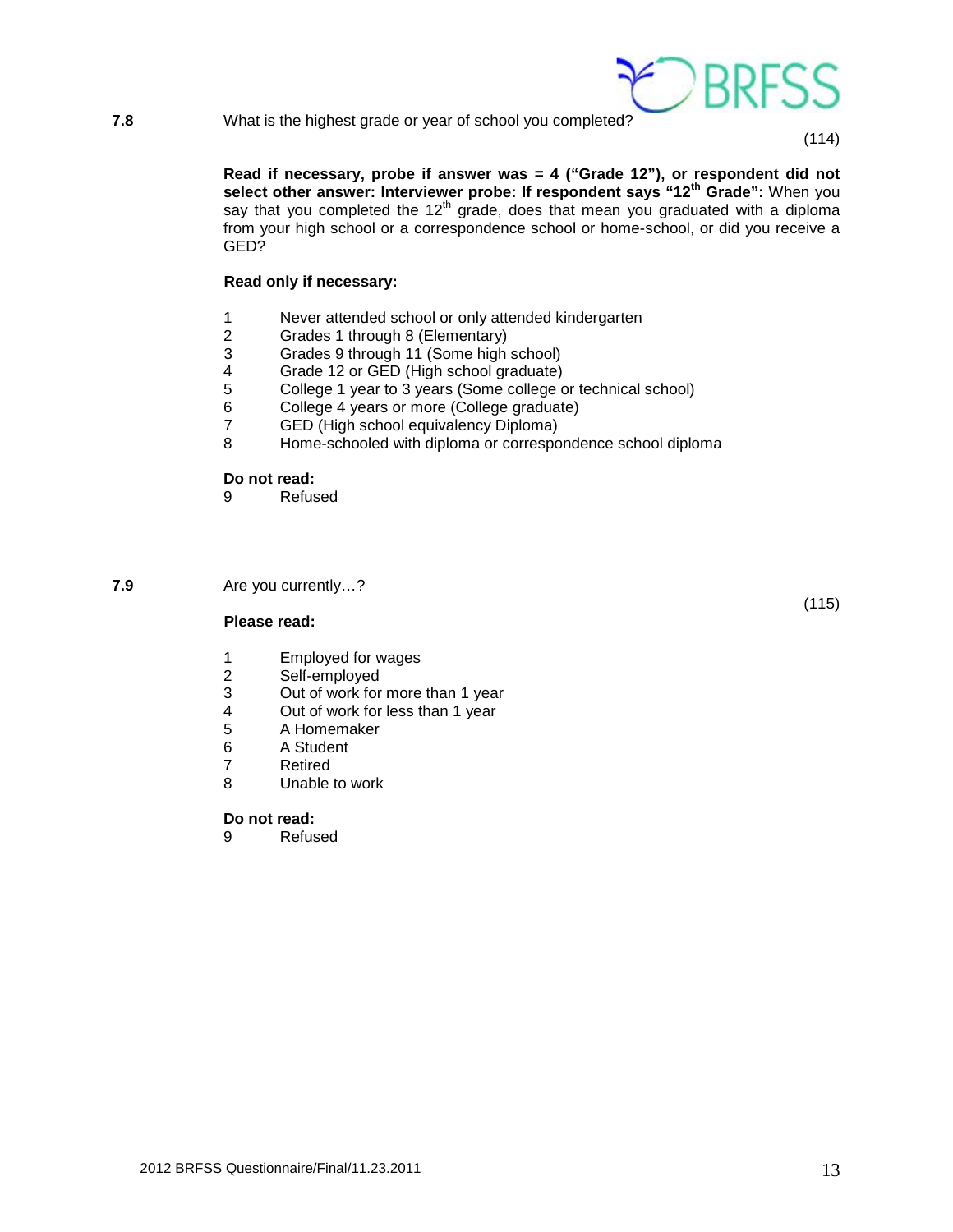

**7.10** Is your annual household income from all sources—

(116-117)

#### **If respondent refuses at ANY income level, code '99' (Refused)**

#### **Read only if necessary:**

- 0 4 Less than \$25,000 **If "no," ask 05; if "yes," ask 03** (\$20,000 to less than \$25,000)
- 0 3 Less than \$20,000 **If "no," code 04; if "yes," ask 02** (\$15,000 to less than \$20,000)
- 0 2 Less than \$15,000 **If "no," code 03; if "yes," ask 01** (\$10,000 to less than \$15,000)
- 0 1 Less than \$10,000 **If "no," code 02**
- 0 5 Less than \$35,000 **If "no," ask 06** (\$25,000 to less than \$35,000)
- 0 6 Less than \$50,000 **If "no," ask 07** (\$35,000 to less than \$50,000)
- 0 7 Less than \$75,000 **If "no," code 08** (\$50,000 to less than \$75,000)
- 0 8 \$75,000 or more

# **Do not read:**<br>77 Don't

- Don't know / Not sure
- 9 9 Refused
- **7.11** About how much do you weigh without shoes?
	- **NOTE: If respondent answers in metrics, put "9" in column 118.**

#### **Round fractions up**

**\_ \_ \_ \_** Weight *(pounds/kilograms)* 7 7 7 7 7 Don't know / Not sure<br>9 9 9 9 9 Refused 9 9 9 9

**7.12** About how tall are you without shoes?

#### **NOTE: If respondent answers in metrics, put "9" in column 122.**

#### **Round fractions down**

**\_ \_ / \_ \_** Height *(f t* / *inches/meters/centimeters)* 7 7/ 7 7 Don't know / Not sure<br>9 9/ 9 9 Refused 9 9 9 9

(118-121)

(122-125)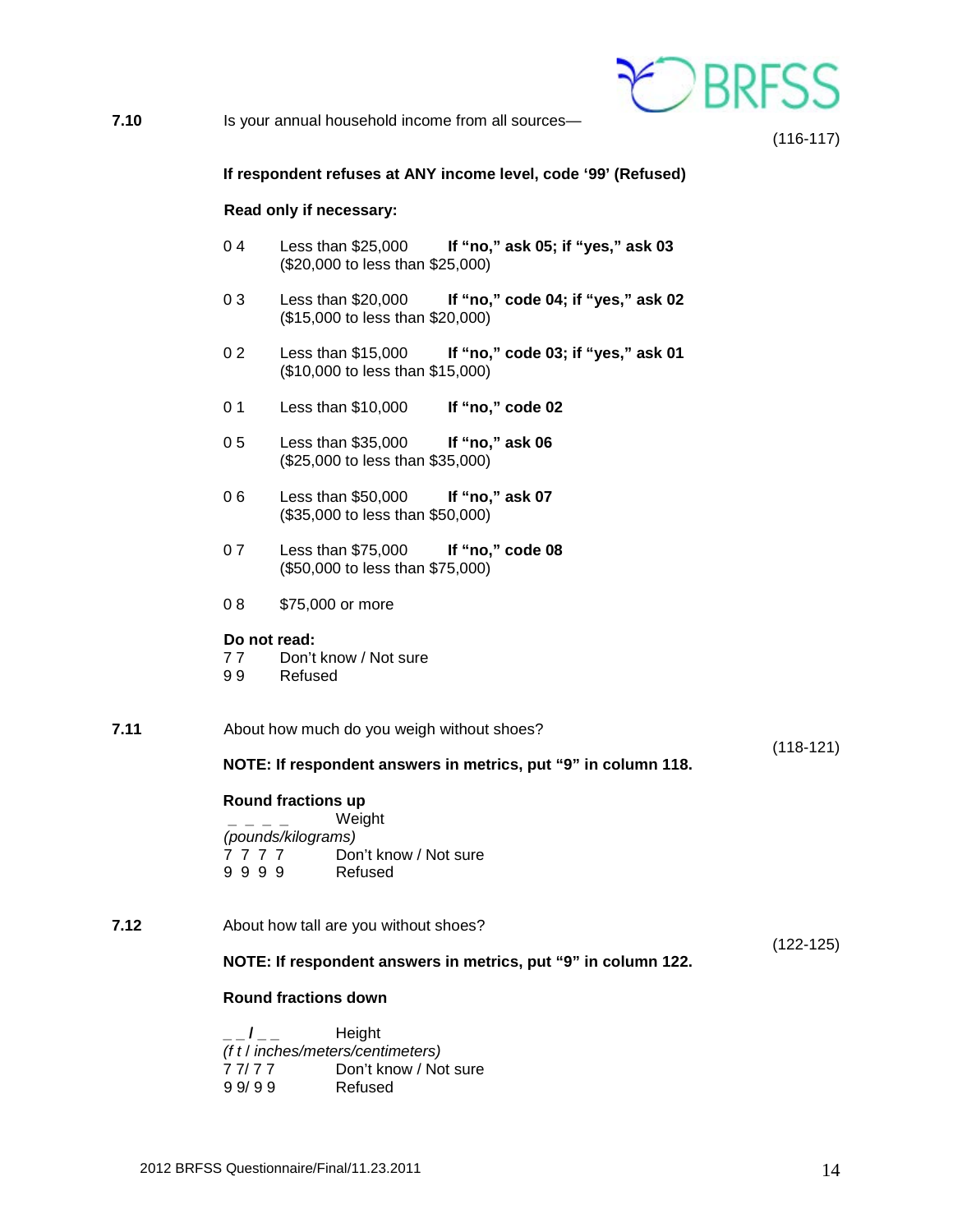

**NOTE: Home is defined as the place where you live most of the time/the majority of the year.**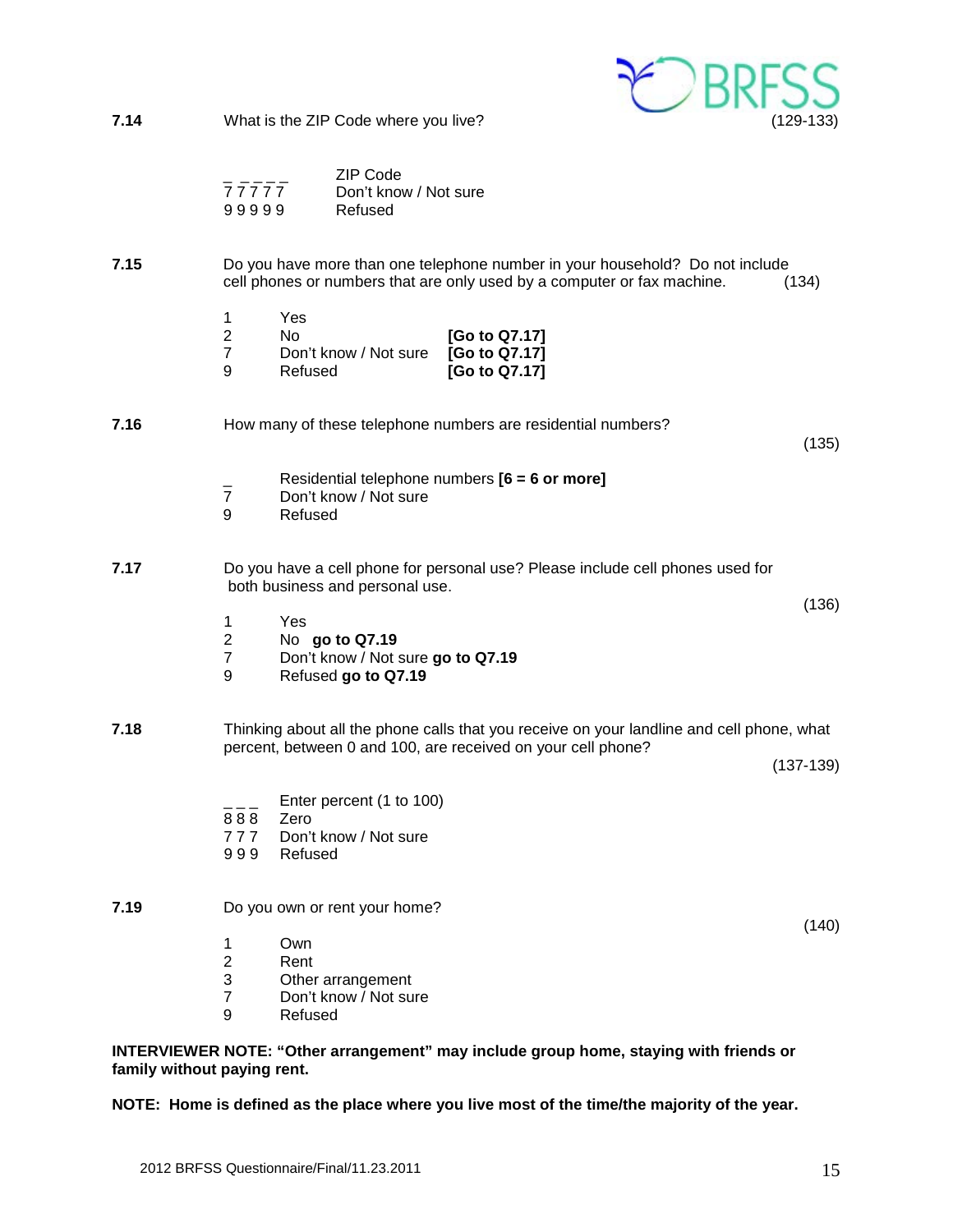

- 1 Yes<br>2 No
- 2 No<br>7 Dor
- 7 Don't know / Not sure<br>9 Refused
- **Refused**

# <span id="page-15-0"></span>Section 8: Disability

The following questions are about health problems or impairments you may have.

**8.1** Are you limited in any way in any activities because of physical, mental, or emotional problems? (143) 1 Yes 2 No Don't know / Not Sure 9 Refused **8.2** Do you now have any health problem that requires you to use special equipment, such as a cane, a wheelchair, a special bed, or a special telephone?

(144)

#### **Include occasional use or use in certain circumstances.**

- 1 Yes<br>2 No
- N<sub>o</sub>
- 7 Don't know / Not Sure<br>9 Refused
- **Refused**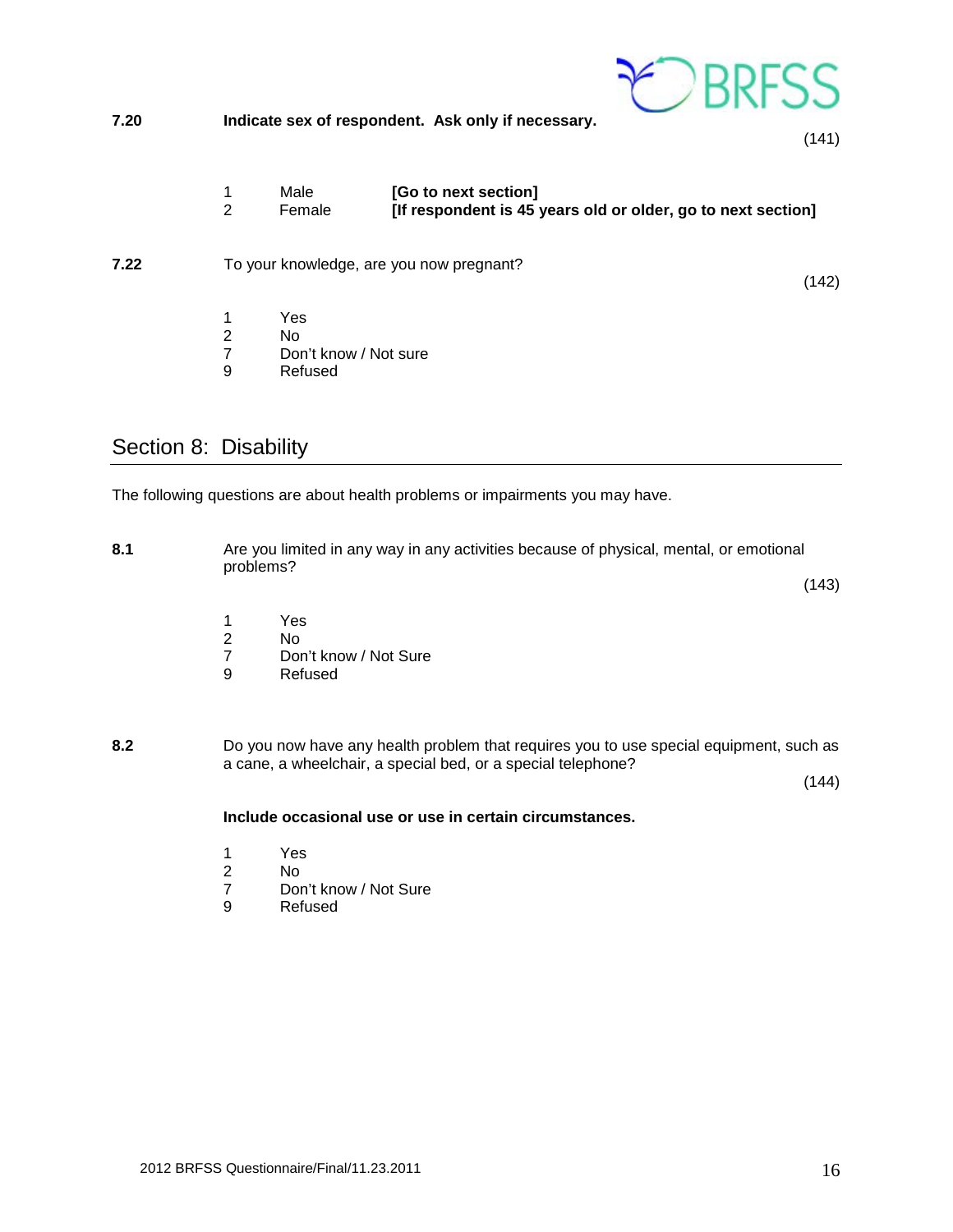

# <span id="page-16-0"></span>Section 9: Tobacco Use

| 9.1 |                                                                           |                                                                                            | Have you smoked at least 100 cigarettes in your entire life?                                                                                                                                                                                                                                                               |             |
|-----|---------------------------------------------------------------------------|--------------------------------------------------------------------------------------------|----------------------------------------------------------------------------------------------------------------------------------------------------------------------------------------------------------------------------------------------------------------------------------------------------------------------------|-------------|
|     |                                                                           | NOTE: 5 packs = 100 cigarettes                                                             |                                                                                                                                                                                                                                                                                                                            | (145)       |
|     | 1<br>$\boldsymbol{2}$<br>$\overline{7}$<br>9                              | Yes<br>No<br>Don't know / Not sure<br>Refused                                              | [Go to Q9.5]<br>[Go to Q9.5]<br>[Go to Q9.5]                                                                                                                                                                                                                                                                               |             |
| 9.2 |                                                                           |                                                                                            | Do you now smoke cigarettes every day, some days, or not at all?                                                                                                                                                                                                                                                           | (146)       |
|     | 1<br>$\boldsymbol{2}$<br>$\ensuremath{\mathsf{3}}$<br>$\overline{7}$<br>9 | Every day<br>Some days<br>Not at all<br>Don't know / Not sure<br>Refused                   | [Go to Q9.4]<br>[Go to Q9.5]<br>[Go to Q9.5]                                                                                                                                                                                                                                                                               |             |
| 9.3 |                                                                           | you were trying to quit smoking?                                                           | During the past 12 months, have you stopped smoking for one day or longer because                                                                                                                                                                                                                                          |             |
|     |                                                                           |                                                                                            |                                                                                                                                                                                                                                                                                                                            | (147)       |
|     | 1<br>$\mathbf 2$<br>$\overline{7}$<br>9                                   | Yes<br>No<br>Don't know / Not sure<br>Refused                                              | [Go to Q9.5]<br>[Go to Q9.5]<br>[Go to Q9.5]<br>[Go to Q9.5]                                                                                                                                                                                                                                                               |             |
| 9.4 |                                                                           |                                                                                            | How long has it been since you last smoked a cigarette, even one or two puffs?                                                                                                                                                                                                                                             | $(148-149)$ |
|     | 0 <sub>1</sub><br>0 <sub>2</sub><br>03<br>04<br>05<br>06<br>07<br>77      | Within the past month (less than 1 month ago)<br>10 years or more<br>Don't know / Not sure | Within the past 3 months (1 month but less than 3 months ago)<br>Within the past 6 months (3 months but less than 6 months ago)<br>Within the past year (6 months but less than 1 year ago)<br>Within the past 5 years (1 year but less than 5 years ago)<br>Within the past 10 years (5 years but less than 10 years ago) |             |

9 9 Refused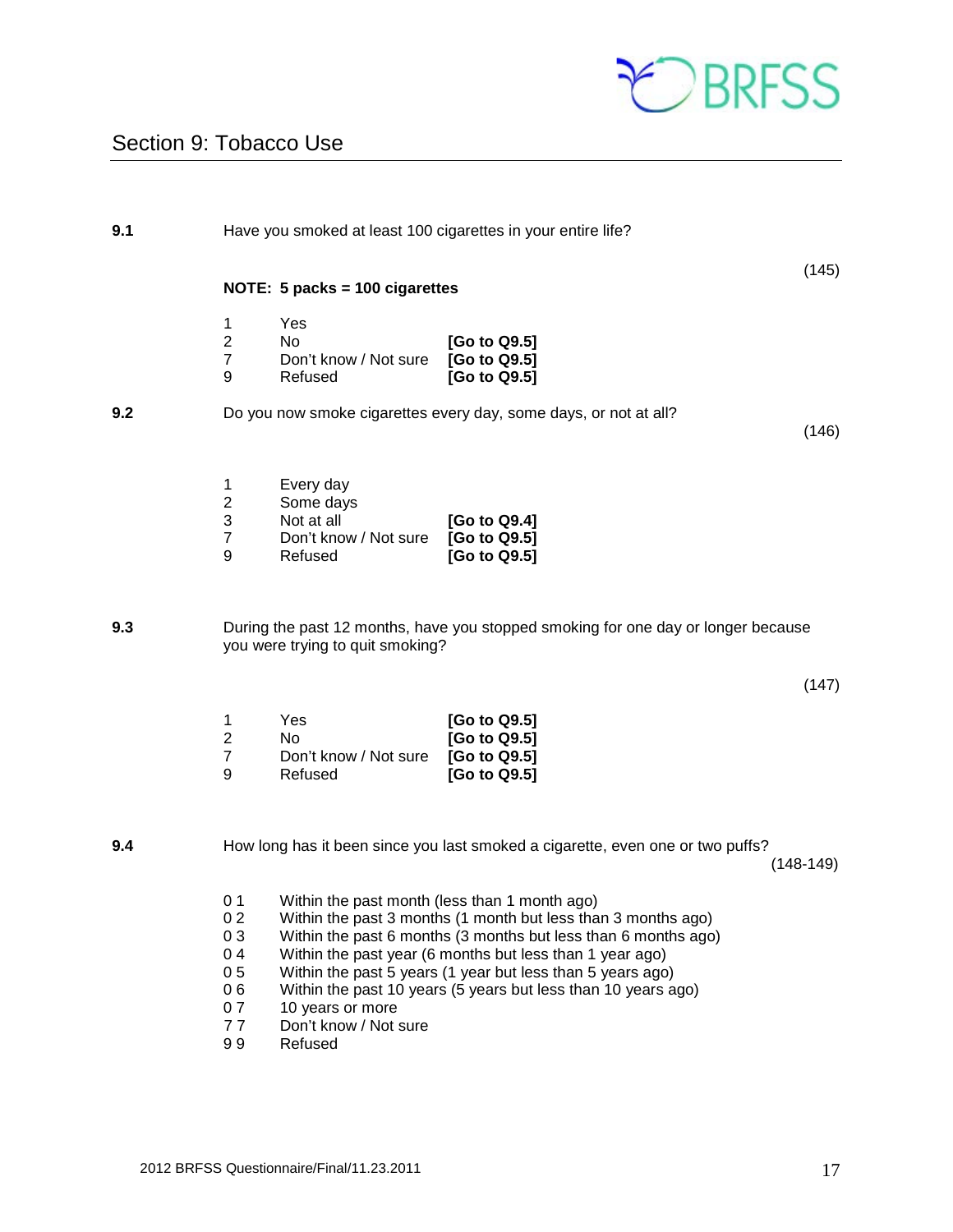

**9.5** Do you currently use chewing tobacco, snuff, or snus every day, some days, or not at all?

#### **Snus (rhymes with 'goose')**

**NOTE: Snus (Swedish for snuff) is a moist smokeless tobacco, usually sold in small pouches that are placed under the lip against the gum.** (150)

- 1 Every day
- 2 Some days<br>3 Not at all
- Not at all

# **Do not read:**<br> **7** Don't

- Don't know / Not sure
- 9 Refused
- **F.1** Which smokeless tobacco products do you currently use? Chewing tobacco, snuff, Snus, or Iq'mik (also known as Blackbull)?

Probe for which

By smokeless tobacco use we also mean iq'mik (also known as blackbull). Iq'mik is a form of smokeless tobacco that is chewed. It is made by mixing fire-cured tobacco leave and "punk ask", which is the ask generated by burning a fungus that grows on birch trees.

Mark all that apply.

- 1 Yes, chewing tobacco<br>2 Yes, snuff
- Yes, snuff
- 3 Yes, Iq'mik or Blackbull
- 4 Yes, Snus<br>5 Yes, other
- Yes, other
- 7 Don't know/Not sure<br>9 Refused
- **Refused**

### <span id="page-17-0"></span>Section 10: Alcohol Consumption

**10.1** During the past 30 days, how many days per week or per month did you have at least one drink of any alcoholic beverage such as beer, wine, a malt beverage, or liquor?

(151-153)

- $1_{--}$  Days per week
- $2<sub>-</sub>$  Days in past 30 days<br>888 No drinks in past 30 d
- 
- 
- 

8 8 8 No drinks in past 30 days **[Go to next section]**<br>17 7 Don't know / Not sure **[Go to next section]** 7 7 7 Don't know / Not sure **[Go to next section]** [Go to next section]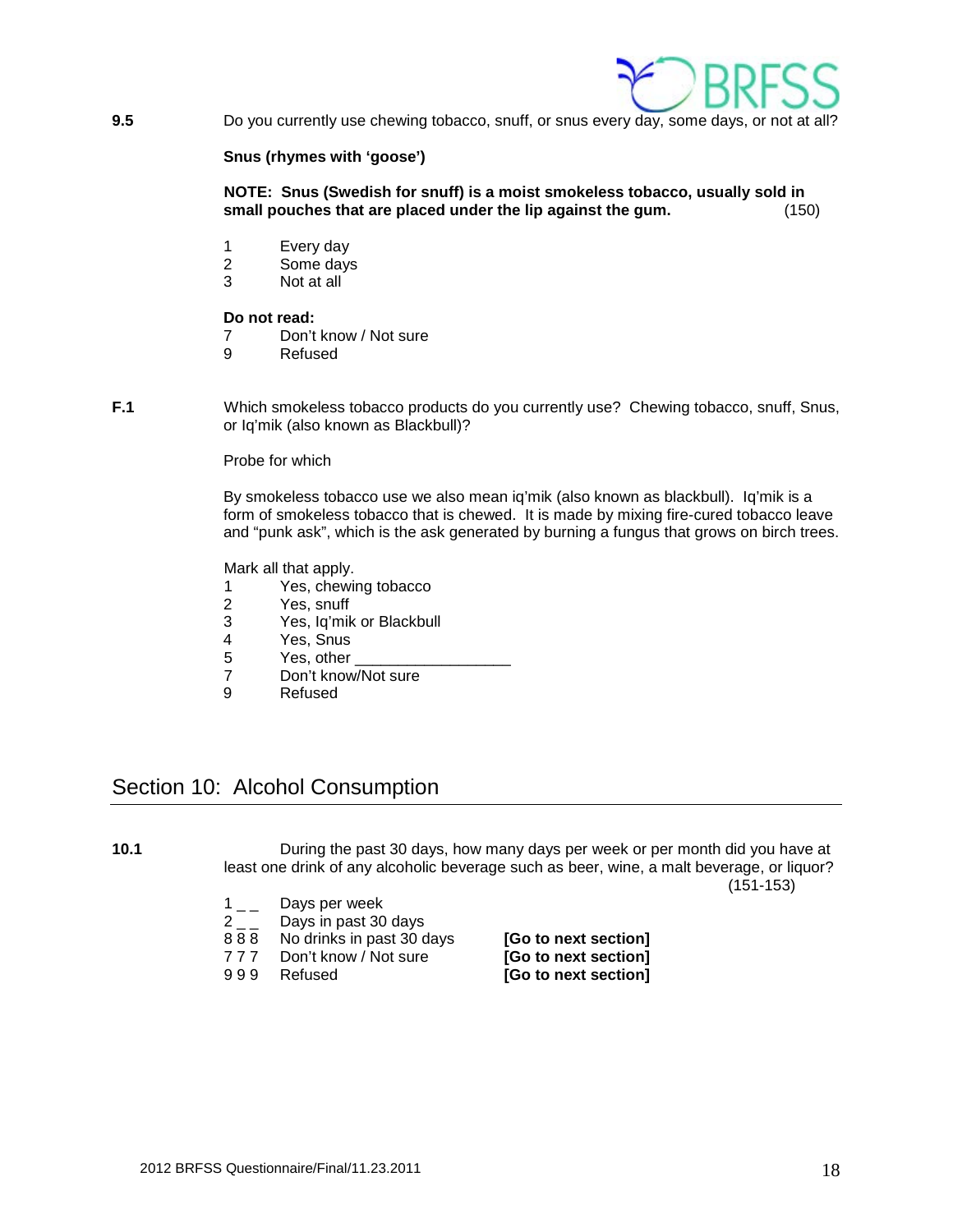

**10.2** One drink is equivalent to a 12-ounce beer, a 5-ounce glass of wine, or a drink with one shot of liquor. During the past 30 days, on the days when you drank, about how many drinks did you drink on the average?

(154-155)

**NOTE: A 40 ounce beer would count as 3 drinks, or a cocktail drink with 2 shots would count as 2 drinks.**

- \_\_ Number of drinks<br>77 Don't know / Not s
- 77 Don't know / Not sure<br>99 Refused
- **Refused**

#### **10.3** Considering all types of alcoholic beverages, how many times during the past 30 days did you have **X [CATI X = 5 for men, X = 4 for women]** or more drinks on an occasion?

(156-157)

- 88 None<br>77 Don't
- 77 Don't know / Not sure<br>99 Refused

Number of times

**Refused** 

**10.4** During the past 30 days, what is the largest number of drinks you had on any occasion? (158-159)

- Number of drinks
- 77 Don't know / Not sure<br>99 Refused
- **Refused**

### <span id="page-18-0"></span>Section 11: Immunization

**11.1** Now I will ask you questions about the seasonal flu vaccine. There are two ways to get the seasonal flu vaccine, one is a shot in the arm and the other is a spray, mist, or drop in the nose called FluMist™. During the past 12 months, have you had either a seasonal flu shot or a seasonal flu vaccine that was sprayed in your nose?

(160)

#### **READ IF NECESSARY:**

A new flu shot came out in 2011 that injects vaccine into the skin with a very small needle. It is called Fluzone Intradermal vaccine. This is also considered a flu shot.

|    | Yes                   |                           |
|----|-----------------------|---------------------------|
| -2 | No.                   | [Go to Q11.4]             |
| -7 | Don't know / Not sure | [G <sub>o</sub> to Q11.4] |
| -9 | Refused               | [Go to Q11.4]             |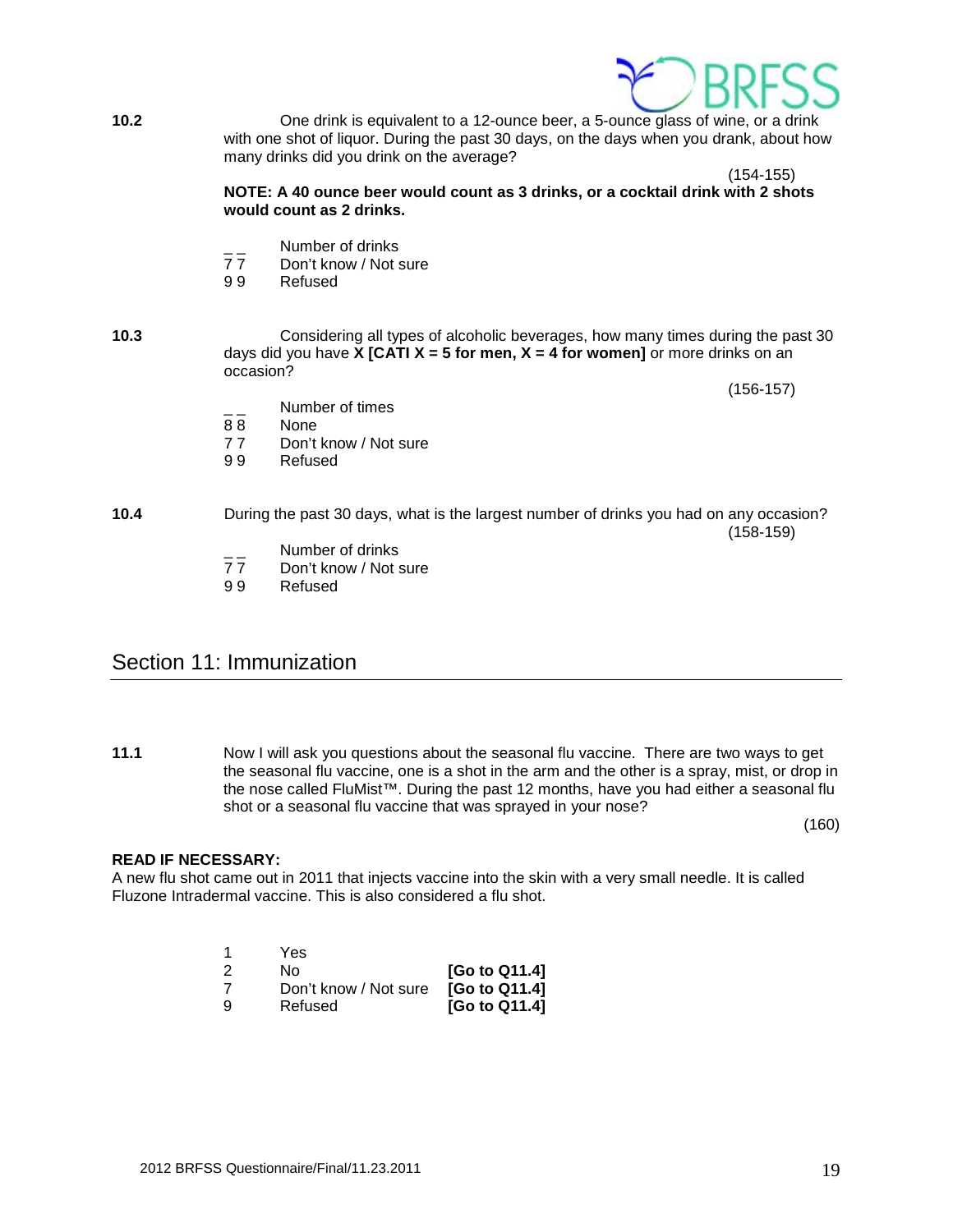

**11.2** During what month and year did you receive your most recent flu shot injected into your arm or flu vaccine that was sprayed in your nose?

(161-166)

| $\overline{\phantom{a}}$ | Month / Year          |
|--------------------------|-----------------------|
| 77/7777                  | Don't know / Not sure |
| 99/9999                  | Refused               |

#### **11.3** At what kind of place did you get your last flu shot/vaccine?

(167-168)

- 0 1 A doctor's office or health maintenance organization (HMO)
- 0 2 A health department
- 0 3 Another type of clinic or health center (Example: a community health center)<br>0 4 A senior, recreation, or community center
- A senior, recreation, or community center
- 0 5 A store (Examples: supermarket, drug store)
- 0 6 A hospital (Example: inpatient)
- 0 7 An emergency room<br>0 8 Workplace
- 0 8 Workplace<br>0 9 Some other
- 0 9 Some other kind of place<br>1 0 Received vaccination in C
- Received vaccination in Canada/Mexico (Volunteered Do not read)
- 11 A school<br>77 Don't kno
- 7 7 Don't know / Not sure **(***Probe:* **"How would you describe the place where you went to get your most recent flu vaccine?"**

**Do not read:**<br>99 Refus

**Refused** 

**11.4** A pneumonia shot or pneumococcal vaccine is usually given only once or twice in a person's lifetime and is different from the flu shot. Have you ever had a pneumonia shot?

(169)

- 1 Yes<br>2 No
- 2 No<br>7 Dor
- Don't know / Not sure
- 9 Refused

### <span id="page-19-0"></span>Section 12: Falls

#### **If respondent is 45 years or older continue, otherwise go to next section.**

Next, I will ask about recent falls. By a fall, we mean when a person unintentionally comes to rest on the ground or another lower level.

**12.1** In the past 12 months, how many times have you fallen? (170-171) Number of times **[76 = 76 or more]** 

| 88 | None                                       | [Go to next section] |
|----|--------------------------------------------|----------------------|
| 77 | Don't know / Not sure [Go to next section] |                      |
| 99 | Refused                                    | [Go to next section] |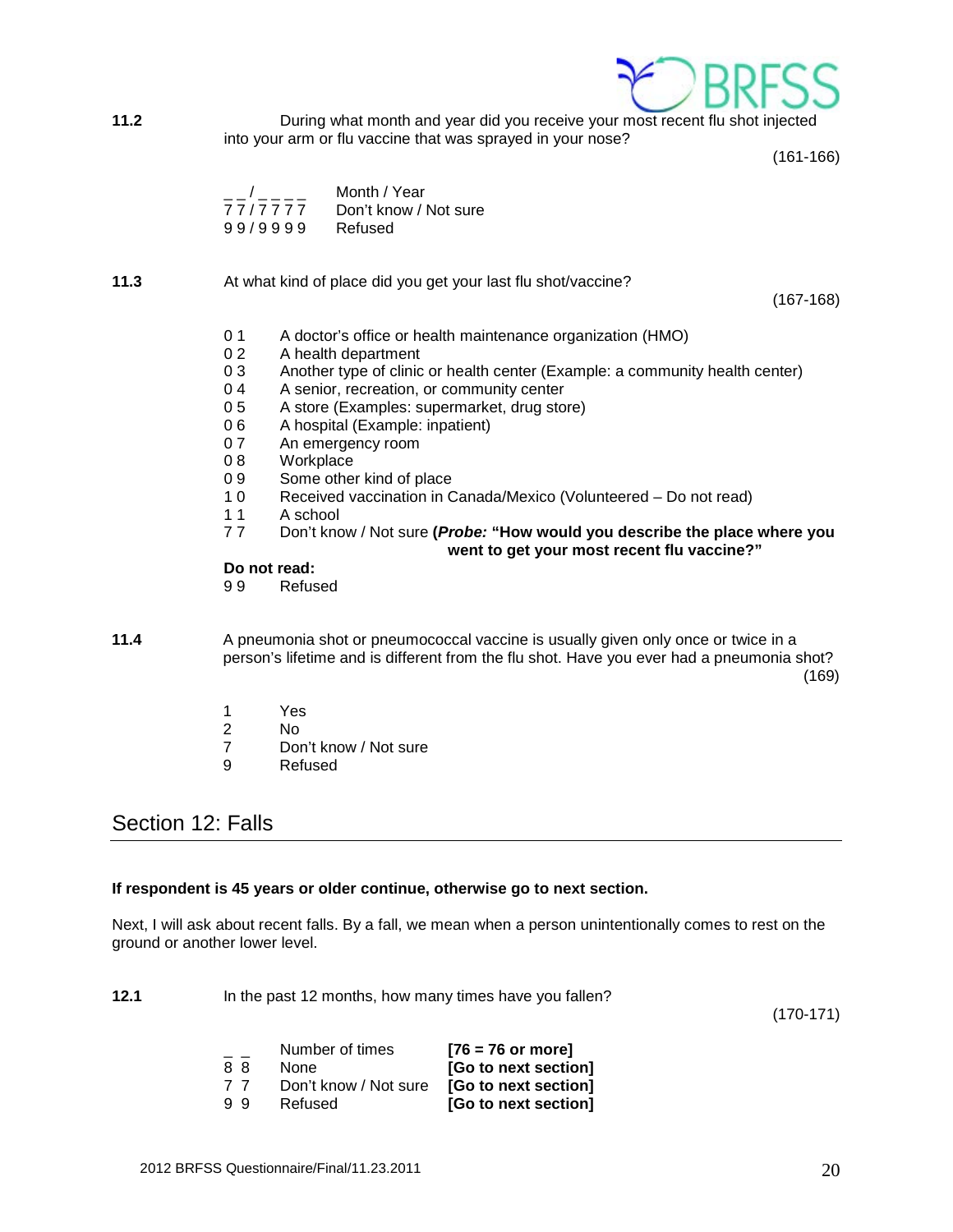

#### **12.2 [Fill in "Did this fall (from Q12.1) cause an injury?"]. If only one fall from Q12.1 and response is "Yes" (caused an injury); code 01. If response is "No," code 88.**

How many of these falls caused an injury? By an injury, we mean the fall caused you to limit your regular activities for at least a day or to go see a doctor.

(172-173)

- $\frac{1}{8}$  Number of falls **[76 = 76 or more]**
- 8 8 None<br>7 7 Don't
- Don't know / Not sure
- 9 9 Refused

### <span id="page-20-0"></span>Section 13: Seatbelt Use

**13.1** How often do you use seat belts when you drive or ride in a car? Would you say—

(174)

#### **Please read:**

- 1 Always
- 2 Nearly always
- 3 Sometimes<br>4 Seldom
- Seldom
- 5 Never

#### **Do not read:**

- 7 Don't know / Not sure
- 8 Never drive or ride in a car
- 9 Refused

#### **CATI note: If Q13.1 = 8 (Never drive or ride in a car), go to Section 15; otherwise continue.**

### <span id="page-20-1"></span>Section 14: Drinking and Driving

#### **CATI note: If Q10.1 = 888 (No drinks in the past 30 days); go to next section.**

The next question is about drinking and driving.

**14.1** During the past 30 days, how many times have you driven when you've had perhaps too much to drink?

(175-176)

- $\frac{1}{8}$   $\frac{1}{8}$  Number of times
- None
- 7 7 Don't know / Not sure
- 9 9 Refused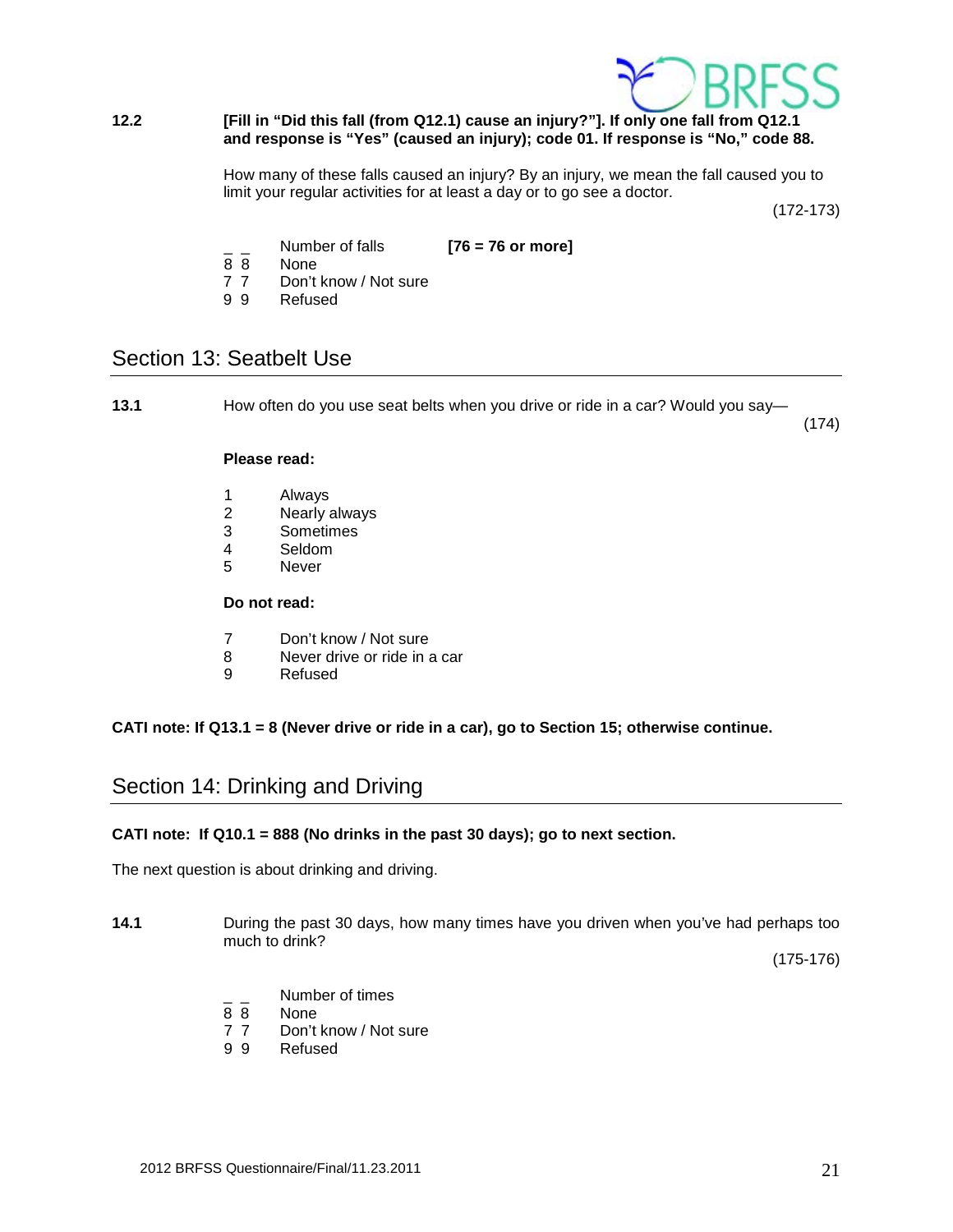

### <span id="page-21-0"></span>Section 15: Breast and Cervical Cancer Screening

#### <span id="page-21-1"></span>**CATI note: If respondent is male, go to the next section.**

The next questions are about breast and cervical cancer.

**15.1** A mammogram is an x-ray of each breast to look for breast cancer. Have you ever had a mammogram?

(178)

| 1 | Yes                   |               |
|---|-----------------------|---------------|
| 2 | N٥                    | [Go to Q15.3] |
| 7 | Don't know / Not sure | [Go to Q15.3] |
| 9 | Refused               | [Go to Q15.3] |

**15.2** How long has it been since you had your last mammogram?

#### **Read only if necessary:**

- 1 Within the past year (anytime less than 12 months ago)
- 2 Within the past 2 years (1 year but less than 2 years ago)
- 3 Within the past 3 years (2 years but less than 3 years ago)
- 4 Within the past 5 years (3 years but less than 5 years ago)<br>5 5 or more years ago
- 5 5 or more years ago

#### **Do not read:**

- 7 Don't know / Not sure
- 9 Refused

**15.3** A clinical breast exam is when a doctor, nurse, or other health professional feels the breasts for lumps. Have you ever had a clinical breast exam?

(179)

- 1 Yes
- 2 No **[Go to Q15.5]** 7 Don't know / Not sure **[Go to Q15.5]**
- 9 Refused **[Go to Q15.5]**

**15.4** How long has it been since your last breast exam?

#### (180)

- **Read only if necessary:**
- 1 Within the past year (anytime less than 12 months ago)
- 2 Within the past 2 years (1 year but less than 2 years ago)<br>3 Within the past 3 years (2 years but less than 3 years ago
- Within the past 3 years (2 years but less than 3 years ago)
- 4 Within the past 5 years (3 years but less than 5 years ago)
- 5 5 or more years ago

# **Do not read:**<br> **7** Don't

- 7 Don't know / Not sure<br>9 Refused
- **Refused**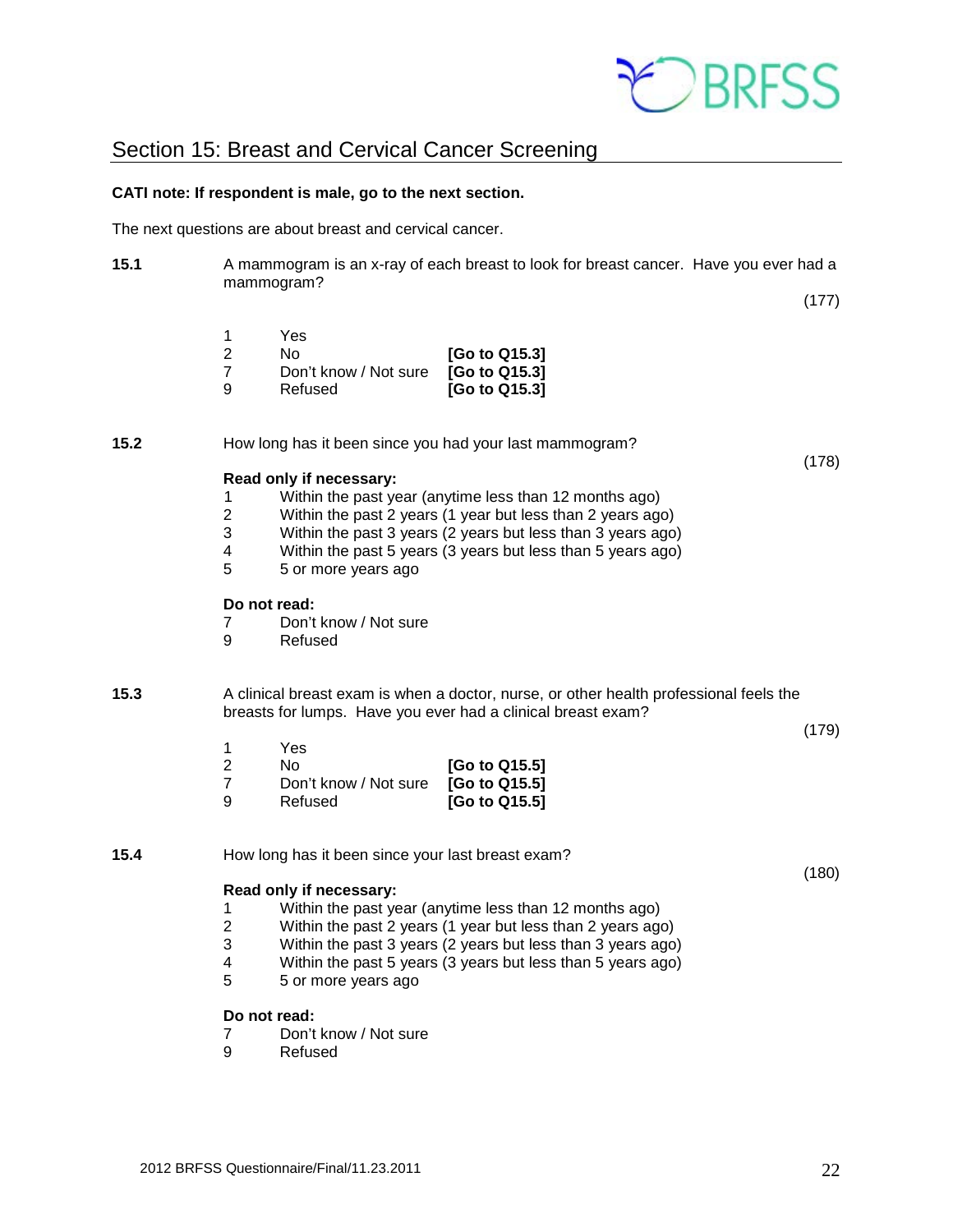**15.5** A Pap test is a test for cancer of the cervix. Have you ever had a Pap test?

(181)

(182)

- 1 Yes<br>2 No
- 2 No **[Go to Q15.7]**
- 7 Don't know / Not sure<br>9 Refused [Go to Q15.7]
- **15.6** How long has it been since you had your last Pap test?

#### **Read only if necessary:**

- 1 Within the past year (anytime less than 12 months ago)
- 2 Within the past 2 years (1 year but less than 2 years ago)
- Within the past 3 years (2 years but less than 3 years ago)
- 4 Within the past 5 years (3 years but less than 5 years ago)
- 5 5 or more years ago

#### **Do not read:**

- 7 Don't know / Not sure<br>9 Refused
- **Refused**

#### **CATI note: If response to Core Q7.21 = 1 (is pregnant); then go to next section.**

**15.7** Have you had a hysterectomy?

(183) **Read only if necessary:** A hysterectomy is an operation to remove the uterus (womb).

- 1 Yes<br>2 No
- 2 No<br>7 Dor
- 7 Don't know / Not sure<br>9 Refused
	- **Refused**

# Section 16: Prostate Cancer Screening

#### **CATI note: If respondent is <39 years of age, or is female, go to next section.**

Now, I will ask you some questions about prostate cancer screening.

**16.1** A Prostate-Specific Antigen test, also called a PSA test, is a blood test used to check men for prostate cancer. Has a doctor, nurse, or other health professional EVER talked with you about the advantages of the PSA test?

(184)

- 1 Yes
- 2 No
- 7 Don't Know / Not sure
- 9 Refused

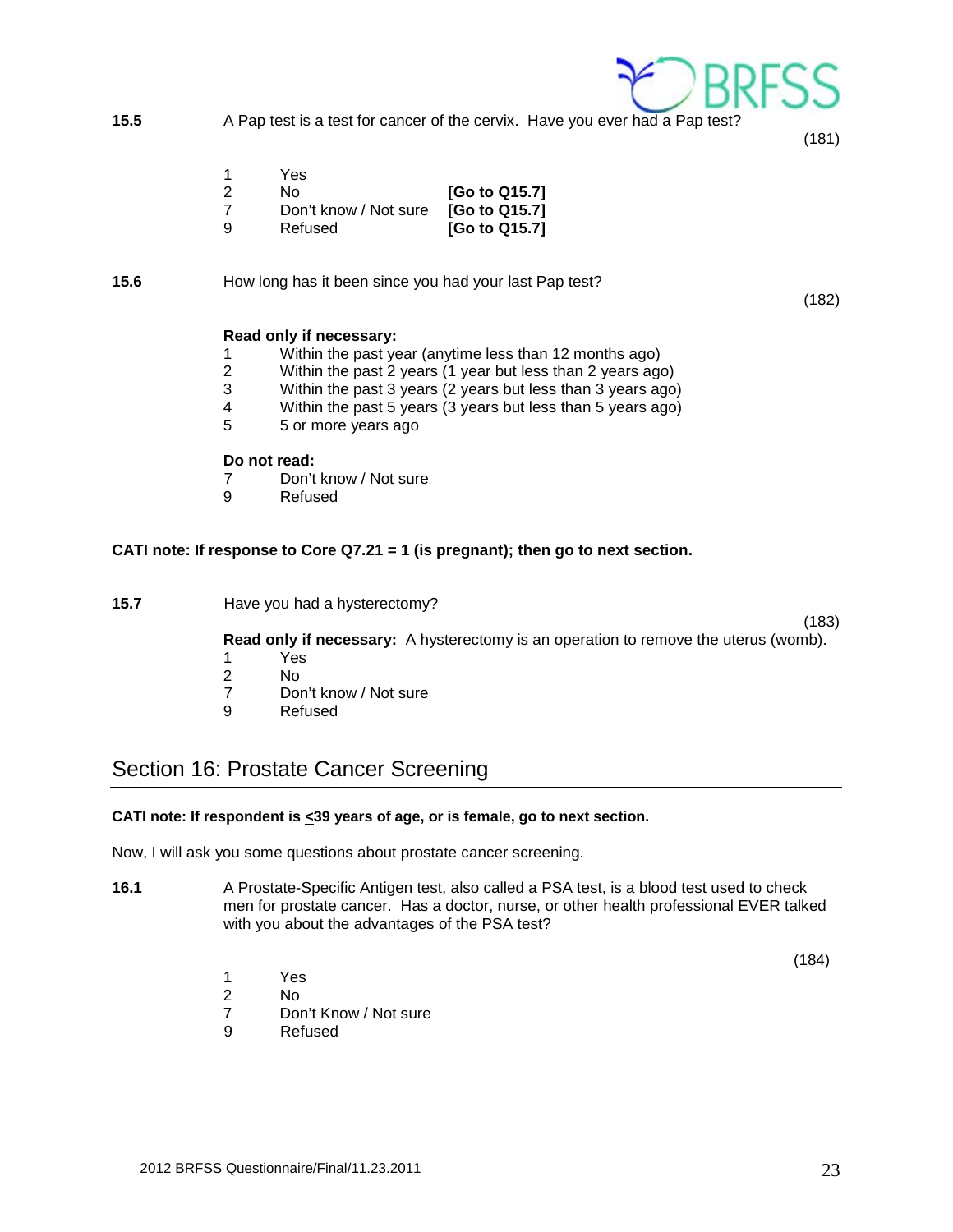

- **16.2** Has a doctor, nurse, or other health professional EVER talked with you about the disadvantages of the PSA test?
	- 1 Yes<br>2 No
	- 2 No<br>7 Dor
	- 7 Don't Know / Not sure<br>9 Refused
	- **Refused**

#### **16.3** Has a doctor, nurse, or other health professional EVER recommended that you have a PSA test? (186)

- 1 Yes<br>2 No
- 2 No<br>7 Dor
- 7 Don't Know / Not sure<br>9 Refused
- **Refused**

| 16.4 | Have you EVER HAD a PSA test?                                                                                                                                                                                                                                                                                                                                                                             | (187) |
|------|-----------------------------------------------------------------------------------------------------------------------------------------------------------------------------------------------------------------------------------------------------------------------------------------------------------------------------------------------------------------------------------------------------------|-------|
|      | 1<br>Yes<br>$\overline{2}$<br>No.<br>[Go to next section]<br>$\overline{7}$<br>Don't Know / Not sure<br>[Go to next section]<br>9<br>Refused<br>[Go to next section]                                                                                                                                                                                                                                      |       |
| 16.5 | How long has it been since you had your last PSA test?                                                                                                                                                                                                                                                                                                                                                    | (188) |
|      | Read only if necessary:<br>Within the past year (anytime less than 12 months ago)<br>1<br>$\overline{2}$<br>Within the past 2 years (1 year but less than 2 years)<br>3<br>Within the past 3 years (2 years but less than 3 years)<br>4<br>Within the past 5 years (3 years but less than 5 years)<br>5<br>5 or more years ago<br>Do not read:<br>Don't know / Not sure<br>$\overline{7}$<br>9<br>Refused |       |
| 16.6 | What was the MAIN reason you had this PSA test – was it ?<br>Please read:<br>1<br>Part of a routine exam<br>$\overline{2}$<br>Because of a prostate problem<br>3<br>Because of a family history of prostate cancer<br>Because you were told you had prostate cancer<br>4<br>5<br>Some other reason                                                                                                        | (189) |
|      | Do Not Read:<br>Don't know / Not sure<br>7<br>9<br>Refused                                                                                                                                                                                                                                                                                                                                                |       |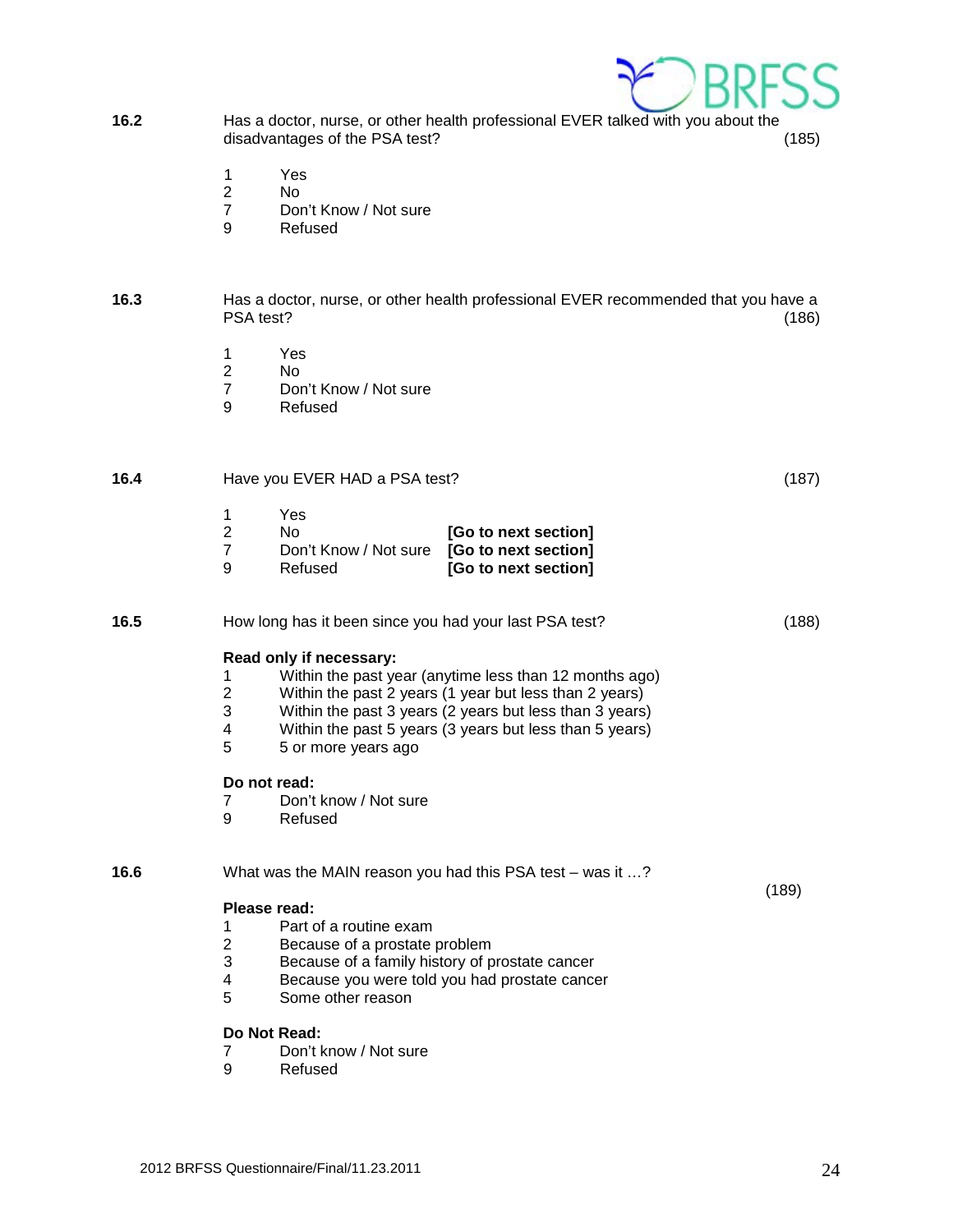

#### <span id="page-24-0"></span>**CATI note: If respondent is < 49 years of age, go to next section.**

The next questions are about colorectal cancer screening.

**17.1** A blood stool test is a test that may use a special kit at home to determine whether the stool contains blood. Have you ever had this test using a home kit?

(190)

|     | Yes                   |               |
|-----|-----------------------|---------------|
| - 2 | N٥                    | [Go to Q17.3] |
|     | Don't know / Not sure | [Go to Q17.3] |
| -9  | Refused               | [Go to Q17.3] |

**17.2** How long has it been since you had your last blood stool test using a home kit?

(191)

#### **Read only if necessary:**

- 1 Within the past year (anytime less than 12 months ago)
- Within the past 2 years (1 year but less than 2 years ago)
- 3 Within the past 3 years (2 years but less than 3 years ago)
- 4 Within the past 5 years (3 years but less than 5 years ago)<br>5 5 or more years ago
- 5 5 or more years ago

#### **Do not read:**

- 7 Don't know / Not sure
- 9 Refused
- **17.3** Sigmoidoscopy and colonoscopy are exams in which a tube is inserted in the rectum to view the colon for signs of cancer or other health problems. Have you ever had either of these exams?

(192)

|     | Yes                   |                      |
|-----|-----------------------|----------------------|
| - 2 | No.                   | [Go to next section] |
|     | Don't know / Not sure | [Go to next section] |
| -9  | Refused               | [Go to next section] |

**17.4** For a SIGMOIDOSCOPY, a flexible tube is inserted into the rectum to look for problems. A COLONOSCOPY is similar, but uses a longer tube, and you are usually given medication through a needle in your arm to make you sleepy and told to have someone else drive you home after the test. Was your MOST RECENT exam a sigmoidoscopy or a colonoscopy?

(193)

- 1 Sigmoidoscopy
- 2 Colonoscopy<br>7 Don't know / I
- 7 Don't know / Not sure<br>9 Refused
- **Refused**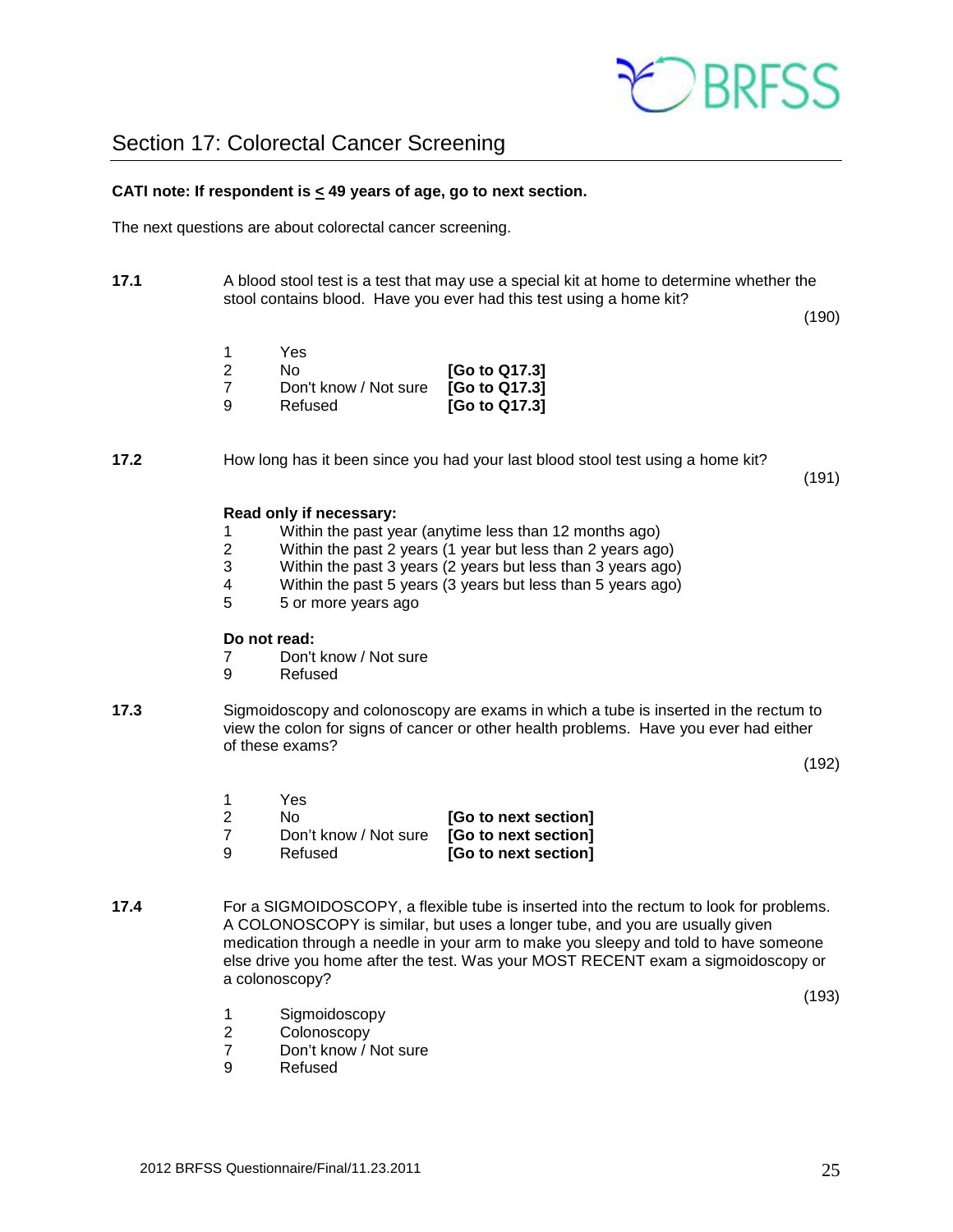#### **17.5** How long has it been since you had your last sigmoidoscopy or colonoscopy?

#### **Read only if necessary:**

- 1 Within the past year (anytime less than 12 months ago)
- 2 Within the past 2 years (1 year but less than 2 years ago)
- 3 Within the past 3 years (2 years but less than 3 years ago)<br>4 Within the past 5 years (3 years but less than 5 years ago)
- Within the past 5 years (3 years but less than 5 years ago)
- 5 Within the past 10 years (5 years but less than 10 years ago)
- 6 10 or more years ago

# **Do not read:**<br> **7** Don't

- 7 Don't know / Not sure<br>9 Refused
- **Refused**

### <span id="page-25-0"></span>Section 18: HIV/AIDS

The next few questions are about the national health problem of HIV, the virus that causes AIDS. Please remember that your answers are strictly confidential and that you do not have to answer every question if you do not want to. Although we will ask you about testing, we will not ask you about the results of any test you may have had.

| 18.1 | Have you ever been tested for HIV? Do not count tests you may have had as part of a |
|------|-------------------------------------------------------------------------------------|
|      | blood donation. Include testing fluid from your mouth.                              |

(195)

(194)

| 1 | Yes                   |                           |
|---|-----------------------|---------------------------|
| 2 | No.                   | [Go to Q18.3]             |
| 7 | Don't know / Not sure | [G <sub>o</sub> to Q18.3] |
| 9 | Refused               | [Go to Q18.3]             |

**18.2** Not including blood donations, in what month and year was your last HIV test?

(196-201)

**NOTE: If response is before January 1985, code "Don't know." CATI INSTRUCTION: If the respondent remembers the year but cannot remember the month, code the first two digits 77 and the last four digits for the year.** 

|         | Code month and year   |
|---------|-----------------------|
| 77/7777 | Don't know / Not sure |
| 99/9999 | Refused / Not sure    |

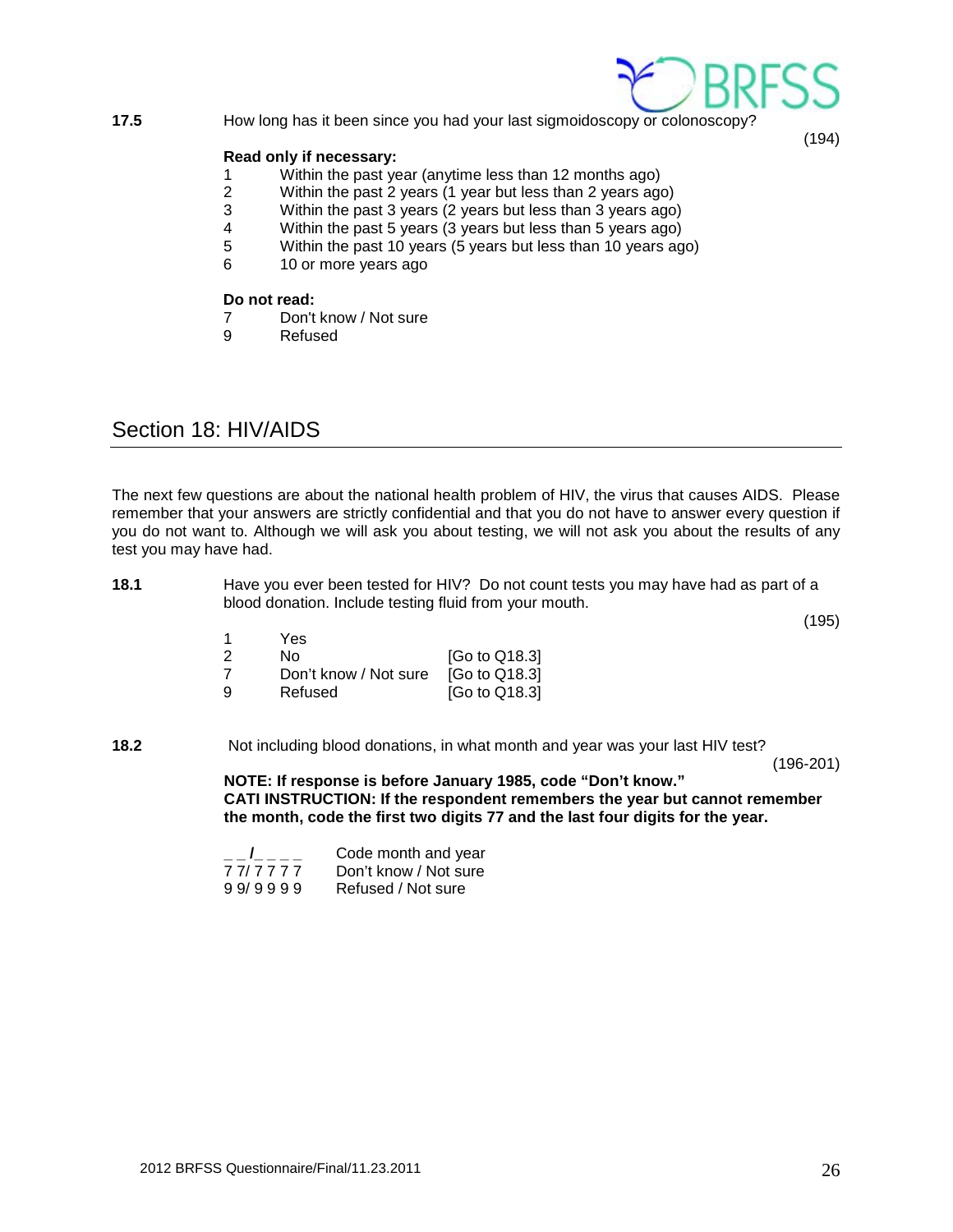

**18.3** I'm going to read you a list. When I'm done, please tell me if any of the situations apply to you. You do not need to tell me which one.

- You have used intravenous drugs in the past year.
- You have been treated for a sexually transmitted or venereal disease in the past year.
- You have given or received money or drugs in exchange for sex in the past year.
- You had anal sex without a condom in the past year.

Do any of these situations apply to you?

(202)

1 Yes

2 No

- 7 Don't know / Not sure<br>9 Refused
- **Refused**

# <span id="page-26-0"></span>**Optional Modules**

<span id="page-26-1"></span>Module 1: Pre-Diabetes

#### **NOTE: Only asked of those not responding "Yes" (code = 1) to Core Q5.13 (Diabetes awareness question).**

**1.** Have you had a test for high blood sugar or diabetes within the past three years?

(210)

- 1 Yes<br>2 No
- 2 No<br>7 Dor
- Don't know / Not sure
- 9 Refused

#### **CATI note: If Core Q5.13 = 4 (No, pre-diabetes or borderline diabetes); answer Q2 "Yes" (code = 1).**

**2.** Have you ever been told by a doctor or other health professional that you have pre-diabetes or borderline diabetes?

**If "Yes" and respondent is female, ask: "Was this only when you were pregnant?"** 

(211)

- 1 Yes<br>2 Yes. Yes, during pregnancy
- 
- 3 No 7 Don't know / Not sure<br>9 Refused
- **Refused**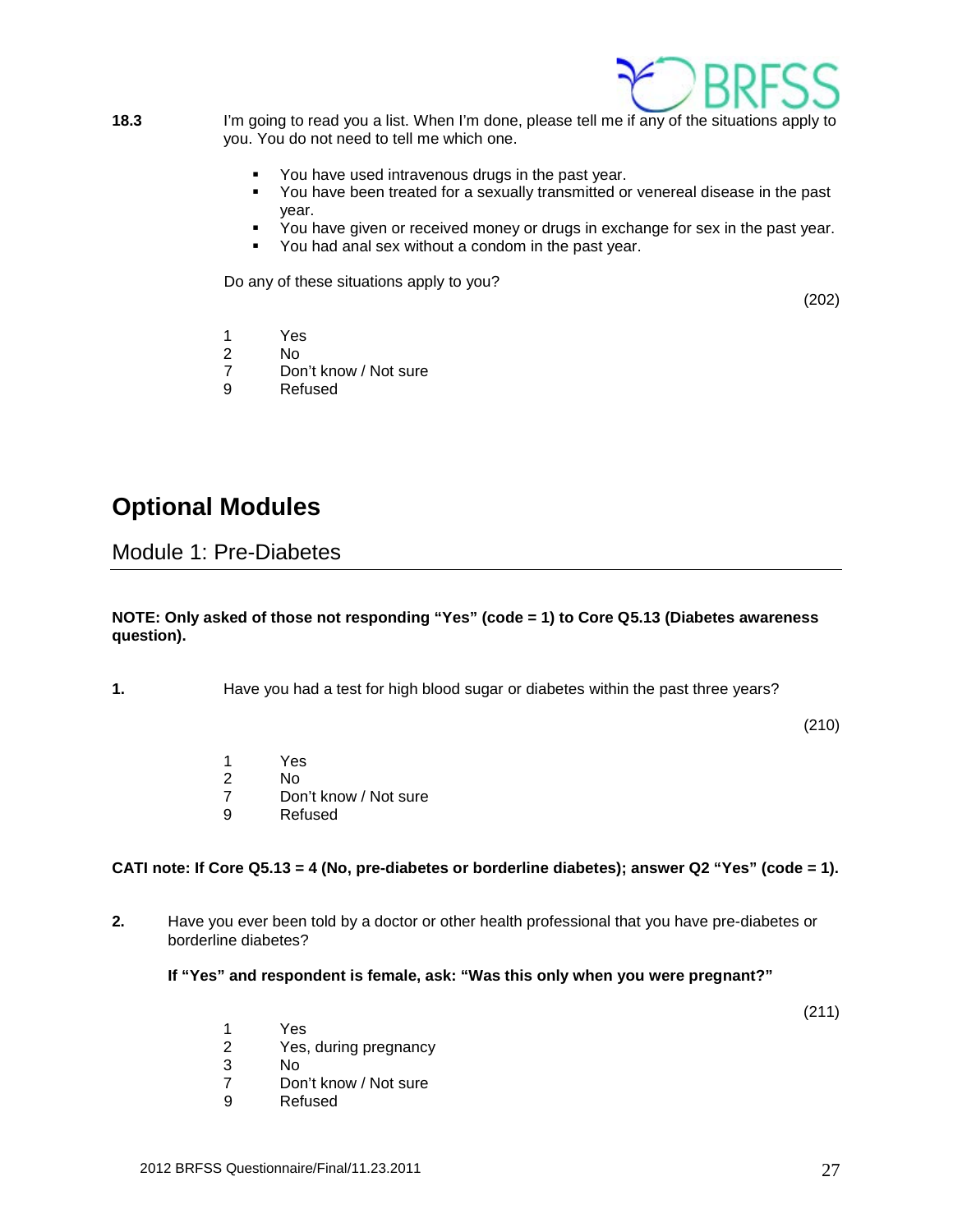# <span id="page-27-0"></span>Module 2: Diabetes



|    |                                                                                                                          | To be asked following Core Q5.13; if response is "Yes" (code = 1)                                                                                                                                                                                                                                                                                                                                                                                                   |             |
|----|--------------------------------------------------------------------------------------------------------------------------|---------------------------------------------------------------------------------------------------------------------------------------------------------------------------------------------------------------------------------------------------------------------------------------------------------------------------------------------------------------------------------------------------------------------------------------------------------------------|-------------|
| 1. |                                                                                                                          | How old were you when you were told you have diabetes?                                                                                                                                                                                                                                                                                                                                                                                                              | $(212-213)$ |
|    | $\overline{9}$ $\overline{8}$<br>99                                                                                      | Code age in years $[97 = 97$ and older]<br>Don't know / Not sure<br>Refused                                                                                                                                                                                                                                                                                                                                                                                         |             |
| 2. |                                                                                                                          | Are you now taking insulin?                                                                                                                                                                                                                                                                                                                                                                                                                                         | (214)       |
|    | 1<br>$\overline{c}$<br>9                                                                                                 | Yes<br>No<br>Refused                                                                                                                                                                                                                                                                                                                                                                                                                                                |             |
| 3. |                                                                                                                          | About how often do you check your blood for glucose or sugar? Include times when<br>checked by a family member or friend, but do NOT include times when checked by a<br>health professional.                                                                                                                                                                                                                                                                        | $(215-217)$ |
|    | $\frac{1}{2} - \frac{1}{3} - \frac{1}{4}$<br>$\frac{4}{8} - \frac{1}{8}$<br>$\frac{1}{8}$<br>$\frac{1}{8}$<br>777<br>999 | Times per day<br>Times per week<br>Times per month<br>Times per year<br>Never<br>Don't know / Not sure<br>Refused                                                                                                                                                                                                                                                                                                                                                   |             |
|    |                                                                                                                          | Alternative official descriptions of the control of the state of the state of the state of the state of the state of the state of the state of the state of the state of the state of the state of the state of the state of t<br>$\sim$ . The set of the set of $\sim$ 1.1 and 1.1 and 1.1 and 1.1 and 1.1 and 1.1 and 1.1 and 1.1 and 1.1 and 1.1 and 1.1 and 1.1 and 1.1 and 1.1 and 1.1 and 1.1 and 1.1 and 1.1 and 1.1 and 1.1 and 1.1 and 1.1 and 1.1 and 1.1 |             |

**4.** About how often do you check your feet for any sores or irritations? Include times when checked by a family member or friend, but do NOT include times when checked by a health professional.

(218-220)

|     | Times per day         |
|-----|-----------------------|
|     | Times per week        |
| 3   | Times per month       |
|     | Times per year        |
| 555 | No feet               |
| 888 | <b>Never</b>          |
| 777 | Don't know / Not sure |
|     | Refused               |
|     |                       |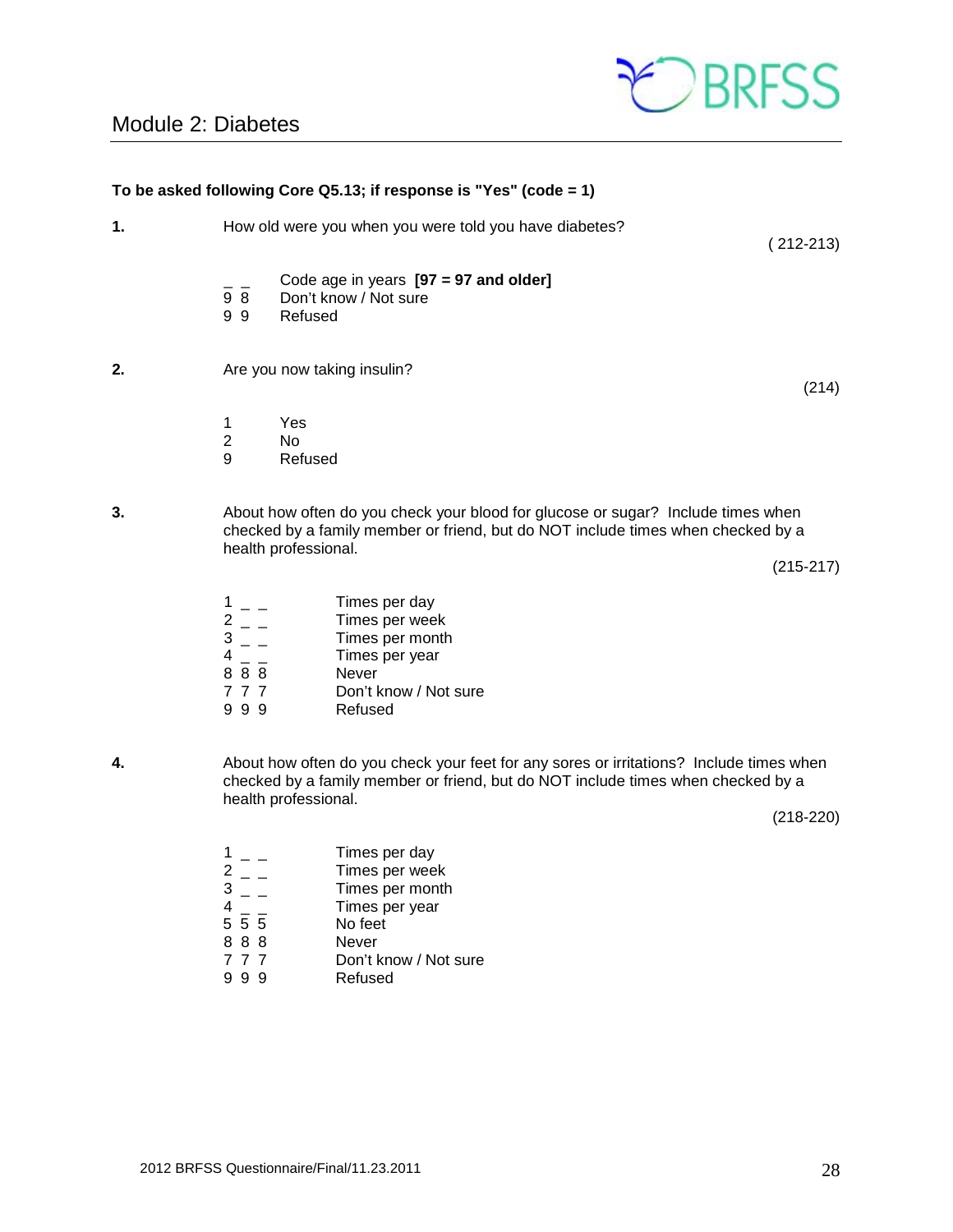

**5.** About how many times in the past 12 months have you seen a doctor, nurse, or other health professional for your diabetes?

(221-222)

- \_ \_ Number of times **[76 = 76 or more]**
- None
- 7 7 Don't know / Not sure<br>9 9 Refused
- **Refused**

**6.** A test for "A one C" measures the average level of blood sugar over the past three months. About how many times in the past 12 months has a doctor, nurse, or other health professional checked you for "A one C"?

( 223-224)

- $\frac{1}{8}$  Number of times **[76 = 76 or more]**
- 8 8 None<br>9 8 Never
- Never heard of "A one C" test
- 7 7 Don't know / Not sure
- 9 9 Refused

#### **CATI note: If Q4 = 555 (No feet), go to Q8.**

**7.** About how many times in the past 12 months has a health professional checked your feet for any sores or irritations?

(225-226)

(227)

- $\frac{1}{8}$  Number of times **[76 = 76 or more]**<br> $\frac{1}{8}$  None
- None
- 7 7 Don't know / Not sure
- 9 9 Refused

**8.** When was the last time you had an eye exam in which the pupils were dilated? This would have made you temporarily sensitive to bright light.

#### **Read only if necessary:**

- 1 Within the past month (anytime less than 1 month ago)
- 2 Within the past year (1 month but less than 12 months ago)<br>3 Within the past 2 years (1 year but less than 2 years ago)
- 3 Within the past 2 years (1 year but less than 2 years ago)<br>4 2 or more years ago
- 2 or more years ago

#### **Do not read:**

- 7 Don't know / Not sure
- 8 Never
- 9 Refused
- **9.** Has a doctor ever told you that diabetes has affected your eyes or that you had retinopathy?

(228)

- 1 Yes
- 2 No
- 7 Don't know / Not sure<br>9 Refused
- **Refused**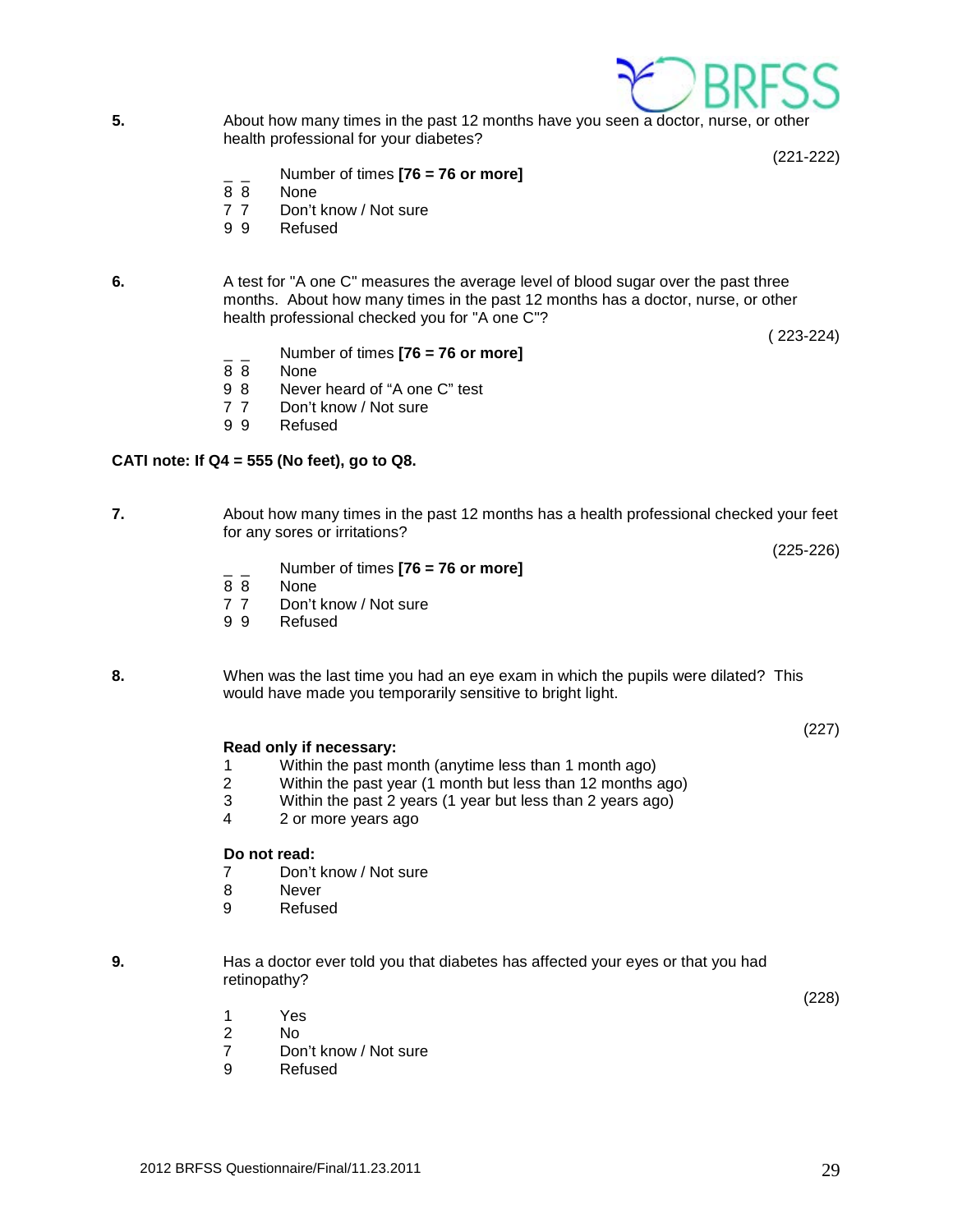**10.** Have you ever taken a course or class in how to manage your diabetes yourself?

- 1 Yes
- $N<sub>0</sub>$
- 7 Don't know / Not sure
- 9 Refused

### <span id="page-29-0"></span>Module 7: Inadequate Sleep

I would like to ask you a few questions about your sleep patterns.

- **1.** During the past 30 days, for about how many days have you felt you did not get enough rest or sleep?
	- Number of days
	- 8 8 None
	- 77 Don't know / Not sure<br>99 Refused
	- **Refused**
- **2.** On average, how many hours of sleep do you get in a 24-hour period? Think about the time you actually spend sleeping or napping, not just the amount of sleep you think you should get.

#### **INTERVIEWER NOTE: Enter hours of sleep in whole numbers, rounding 30 minutes (1/2 hour) or more up to the next whole hour and dropping 29 or fewer minutes.**

(259-260)

- $\frac{1}{7}$  Number of hours [01-24]<br>7 7 Don't know / Not sure
- 7 7 Don't know / Not sure<br>9 9 Refused
- **Refused**

#### **3.** Do you snore?

#### **INTERVIEWER NOTE: If the respondent indicates that their spouse or someone told him/her that they snore, then the answer to the question is "Yes," the respondent snores.**

- 1 Yes<br>2 No
- N<sub>o</sub>
- 7 Don't know / Not sure
- 9 Refused
- **4.** During the past 30 days, for about how many days did you find yourself unintentionally falling asleep during the day?

(262-263)

- $\frac{1}{8}$   $\frac{1}{8}$  Number of days [01-30]
- 8 8 None<br>7 7 Don't
- 7 7 Don't know / Not sure<br>9 9 Refused
- **Refused**



(257-258)

(229)

(261)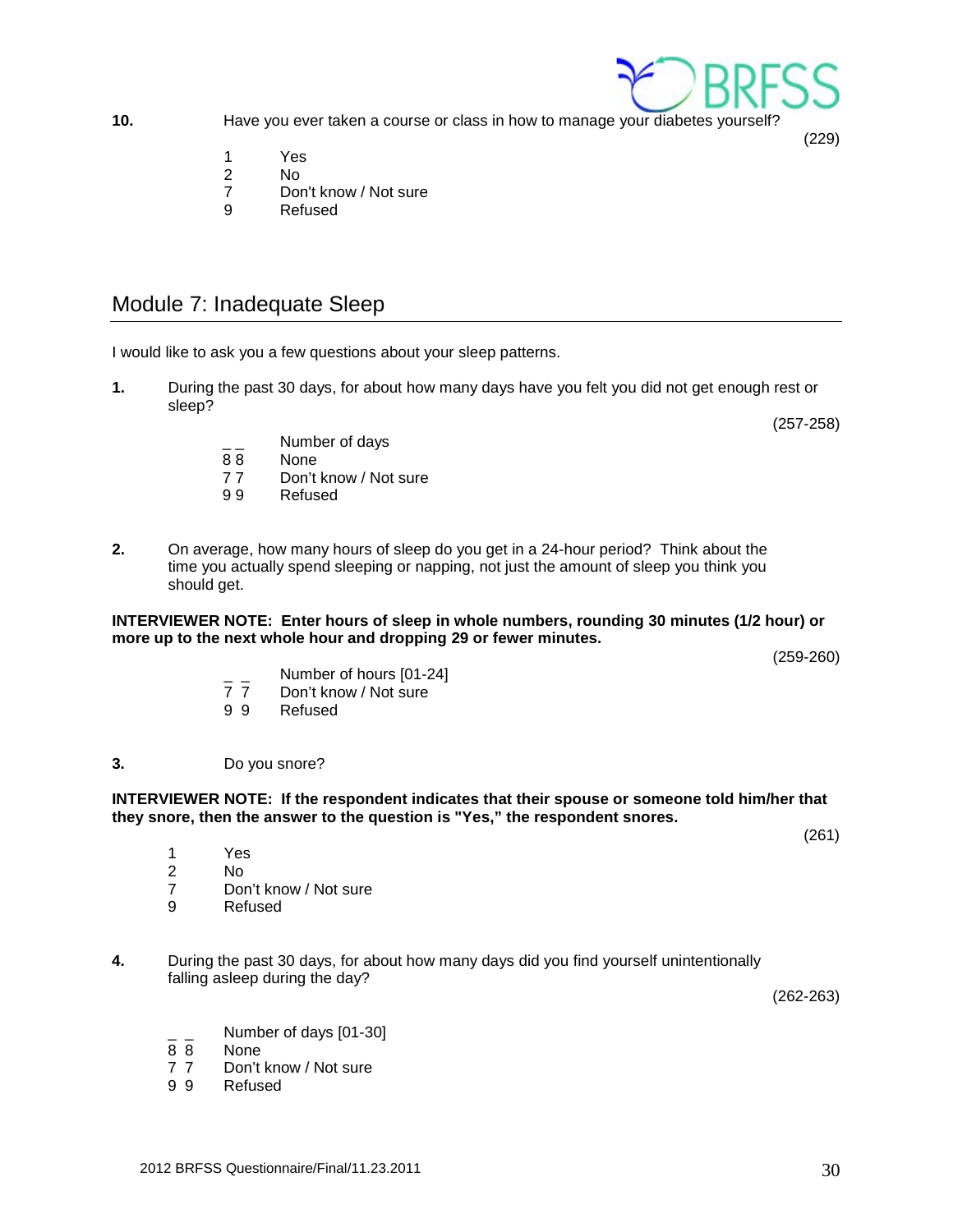

**5.** During the past 30 days, have you ever nodded off or fallen asleep, even just for a brief moment, while driving?

(264)

- 1 Yes
- 2 No<br>3 Dor
- Don't drive
- 4 Don't have license
- 7 Don't know / Not sure<br>9 Refused
- **Refused**

### <span id="page-30-0"></span>Module 15: Cancer Survivorship

#### **CATI note: If Core Q5.6 or Q5.7 = 1 (Yes) or Q16.6 = 4 (Because you were told you had prostate cancer) continue, else go to next module.**

You've told us that you have had cancer. I would like to ask you a few more questions about your cancer.

| 1. | How many different types of cancer have you had? |                       | (316)               |  |  |
|----|--------------------------------------------------|-----------------------|---------------------|--|--|
|    | 2                                                | Only one<br>Two       |                     |  |  |
|    | 3                                                | Three or more         |                     |  |  |
|    |                                                  | Don't know / Not sure | [Go to next module] |  |  |
|    | 9                                                | Refused               | [Go to next module] |  |  |
|    |                                                  |                       |                     |  |  |
|    |                                                  |                       |                     |  |  |

**2.** At what age were you told that you had cancer?

(317-318)

- \_ \_ Code age in years **[97 = 97 and older]**
- 9 8 Don't know / Not sure<br>9 9 Refused
- **Refused**

**CATI note: If Q1= 2 (Two) or 3 (Three or more), ask:** "At what age were you first diagnosed with cancer?"

**INTERVIEWER NOTE: This question refers to the first time they were told about their first cancer.**

**CATI note: If Core Q5.6 = 1 (Yes) and Q1 = 1 (Only one): ask "**Was it "Melanoma" or "other skin cancer"? **then code 21 if "Melanoma" or 22 if "other skin cancer"**

**CATI note: If Core Q16.6 = 4 (Because you were told you had Prostate Cancer) and Q1 = 1 (Only one) then code 19.**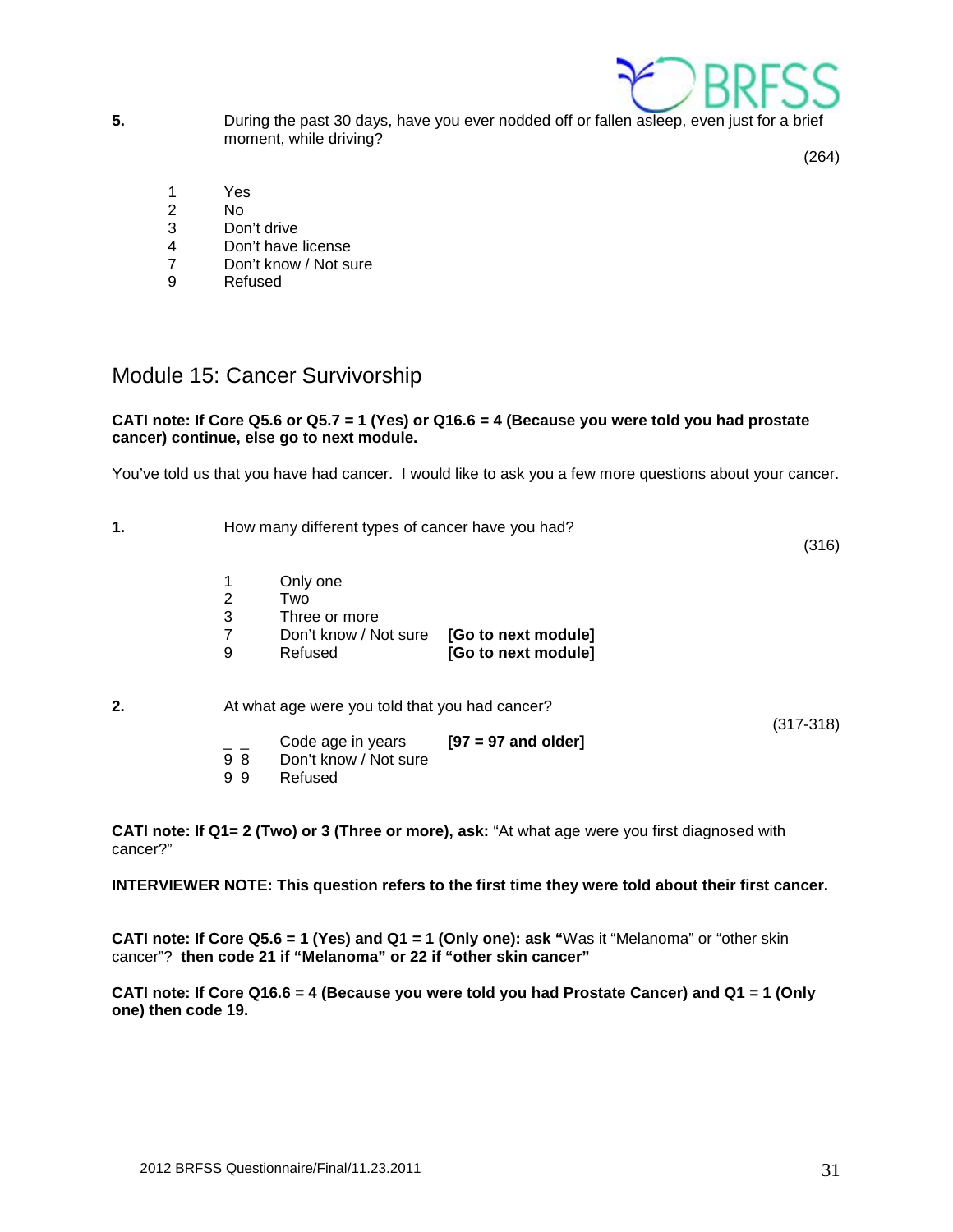

**3.** What type of cancer was it?

(319-320)

**If Q1 = 2 (Two) or 3 (Three or more), ask:** "With your most recent diagnoses of cancer, what type of cancer was it?"

#### **INTERVIEWER NOTE: Please read list only if respondent needs prompting for cancer type (i.e., name of cancer) [1-30]:**

#### **Breast**

0 1 Breast cancer

#### **Female reproductive (Gynecologic)**

- 0 2 Cervical cancer (cancer of the cervix)<br>0 3 Endometrial cancer (cancer of the ute
- 0 3 Endometrial cancer (cancer of the uterus)<br>0 4 Ovarian cancer (cancer of the ovary)
- Ovarian cancer (cancer of the ovary)

#### **Head/Neck**

- 0 5 Head and neck cancer<br>0 6 Oral cancer
- 0 6 Oral cancer<br>0 7 Pharvngeal
- 0 7 Pharyngeal (throat) cancer<br>0 8 Thyroid
- 0 8 Thyroid<br>0 9 Larynx
- Larynx

#### **Gastrointestinal**

- 10 Colon (intestine) cancer<br>11 Esophageal (esophagus
- Esophageal (esophagus)
- 12 Liver cancer
- 1 3 Pancreatic (pancreas) cancer
- 14 Rectal (rectum) cancer<br>15 Stomach
- Stomach

#### **Leukemia/Lymphoma (lymph nodes and bone marrow)**

- 16 Hodgkin's Lymphoma (Hodgkin's disease)<br>17 Leukemia (blood) cancer
- Leukemia (blood) cancer
- 1 8 Non-Hodgkin's Lymphoma

# **Male reproductive**<br>1.9 **Prostate ca**

- 1 9 Prostate cancer<br>2 0 Testicular cance
- **Testicular cancer**

# **Skin**<br>2 1

- 21 Melanoma<br>22 Other skin
- Other skin cancer

#### **Thoracic**

- 23 Heart<br>24 Lung
- **Lung**

#### **Urinary cancer:**

- 2 5 Bladder cancer
- 2 6 Renal (kidney) cancer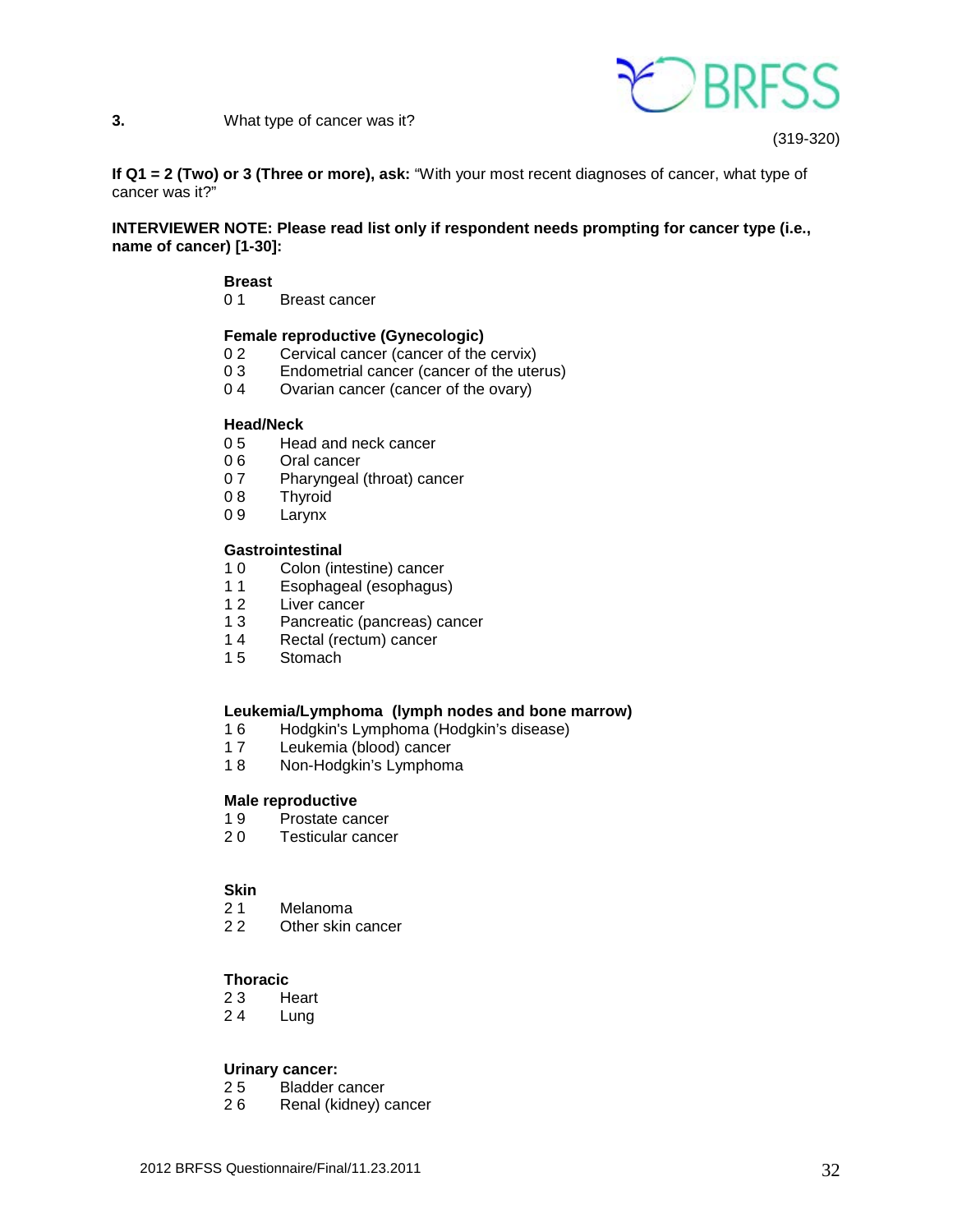

# **Others**

- 2 7 Bone<br>2 8 Brain
- **Brain**
- 29 Neuroblastoma<br>30 Other
- Other

# **Do not read:**<br>77 Don't

- Don't know / Not sure
- 9 9 Refused

**4.** Are you currently receiving treatment for cancer? By treatment, we mean surgery, radiation therapy, chemotherapy, or chemotherapy pills.

(321)

| 2 | Yes<br>No, I've completed treatment | [Go to next module] |
|---|-------------------------------------|---------------------|
| 3 | No, I've refused treatment          | [Go to next module] |
| 4 | No, I haven't started treatment     | [Go to next module] |
|   | Don't know / Not sure               | [Go to next module] |
| 9 | Refused                             | [Go to next module] |

**5.** What type of doctor provides the majority of your health care?

(322-323)

**INTERVIEWER NOTE: If the respondent requests clarification of this question, say:** "We want to know which type of doctor you see most often for illness or regular health care (Examples: annual exams and/or physicals, treatment of colds, etc.)."

#### **Please read [1-10]:**

- 0 1 Cancer Surgeon<br>0 2 Family Practition
- 0 2 Family Practitioner<br>0 3 General Surgeon
- 0 3 General Surgeon<br>0 4 Gynecologic Once
- 04 Gynecologic Oncologist<br>05 General Practitioner, Inte
- General Practitioner, Internist
- 0 6 Plastic Surgeon, Reconstructive Surgeon
- 0 7 Medical Oncologist<br>0 8 Radiation Oncologis
- **Radiation Oncologist**
- 0 9 Urologist<br>1 0 Other
- Other

# **Do not read:**<br>77 Don't

- 77 Don't know / Not sure<br>99 Refused
- **Refused**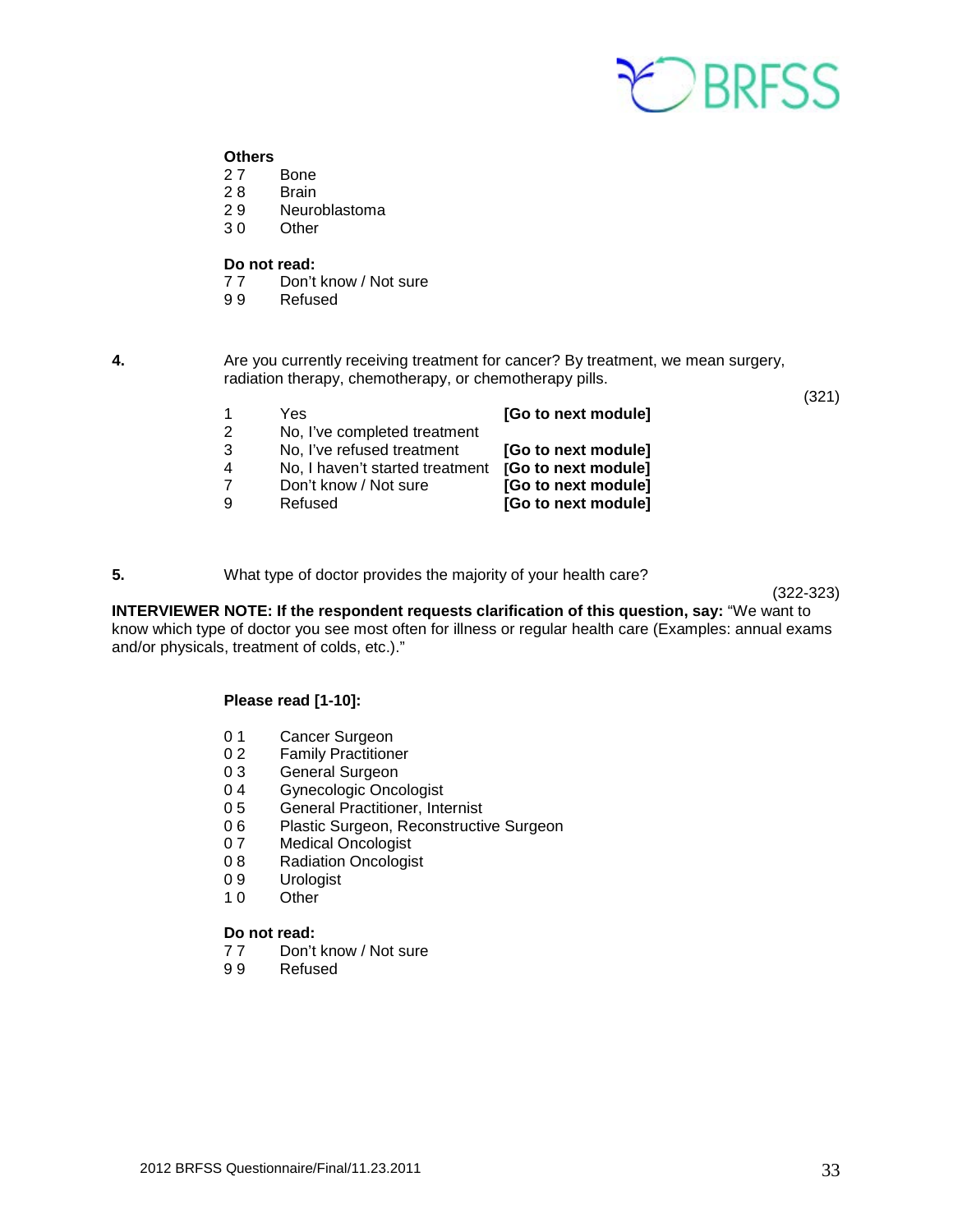

**6.** Did any doctor, nurse, or other health professional EVER give you a written summary of all the cancer treatments that you received?

(324)

 **Read only if necessary: "By 'other healthcare professional', we mean a nurse practitioner, a physician's assistant, social worker, or some other licensed professional."**

- 1 Yes
- 2 No
	- 7 Don't know / Not sure
	- 9 Refused

**7.** Have you EVER received instructions from a doctor, nurse, or other health professional about *where* you should return or *who* you should see for routine cancer check-ups after completing your treatment for cancer?

(325)

|   | Yes<br>N٥                                   | [G <sub>o</sub> to Q <sub>9</sub> ] |
|---|---------------------------------------------|-------------------------------------|
| a | Don't know / Not sure [Go to Q9]<br>Refused | [G <sub>o</sub> to Q <sub>9</sub> ] |

**8.** Were these instructions written down or printed on paper for you? (326)

- 1 Yes<br>2 No
- 2 No
	- 7 Don't know / Not sure
	- 9 Refused

**9.** With your most recent diagnosis of cancer, did you have health insurance that paid for all or part of your cancer treatment?

(327)

- 1 Yes
- 2 No
	- 7 Don't know / Not sure
	- 9 Refused

#### **INTERVIEWER NOTE: "Health insurance" also includes Medicare, Medicaid, or other types of state health programs.**

**10.** Were you EVER denied health insurance or life insurance coverage because of your cancer?

(328)

- 1 Yes
- 2 No
	- 7 Don't know / Not sure<br>9 Refused
	- **Refused**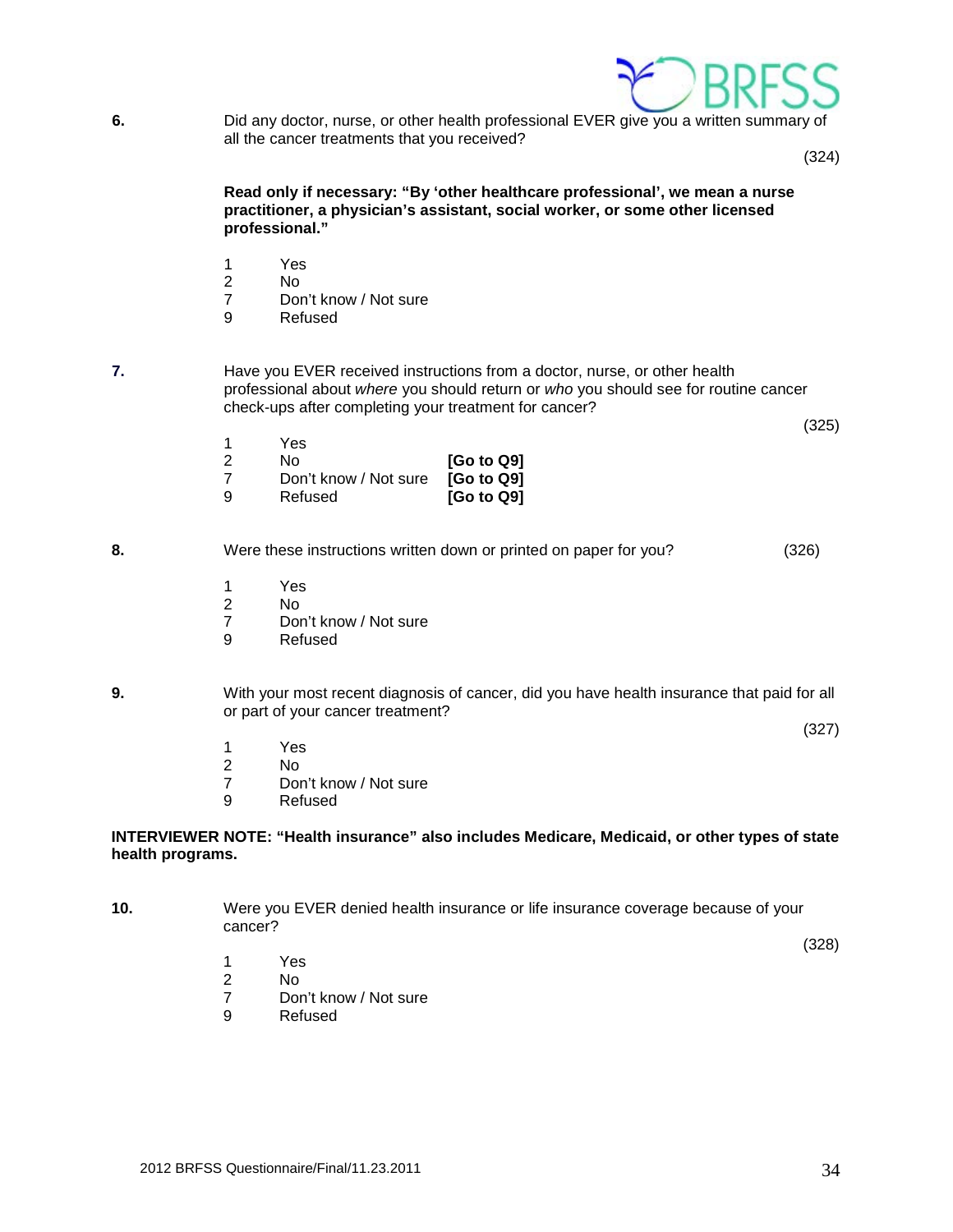| 11. |                                            |                                                                             | Did you participate in a clinical trial as part of your cancer treatment?      |       |
|-----|--------------------------------------------|-----------------------------------------------------------------------------|--------------------------------------------------------------------------------|-------|
|     | 1<br>$\overline{2}$<br>$\overline{7}$<br>9 | Yes<br>No.<br>Don't know / Not sure<br>Refused                              |                                                                                | (329) |
| 12. |                                            |                                                                             | Do you currently have physical pain caused by your cancer or cancer treatment? | (330) |
|     | 1                                          | Yes                                                                         |                                                                                |       |
|     | $\overline{2}$                             | No                                                                          | [Go to next module]                                                            |       |
|     | $\overline{7}$<br>9                        | Don't know / Not sure<br>Refused                                            | [Go to next module]<br>[Go to next module]                                     |       |
| 13. | Is your pain currently under control?      |                                                                             |                                                                                | (331) |
|     |                                            | Please read:                                                                |                                                                                |       |
|     | 1                                          | Yes, with medication (or treatment)                                         |                                                                                |       |
|     | 2                                          | Yes, without medication (or treatment)                                      |                                                                                |       |
|     | 3<br>4                                     | No, with medication (or treatment)<br>No, without medication (or treatment) |                                                                                |       |
|     |                                            |                                                                             |                                                                                |       |

#### **Do not read:**

- 7 Don't know / Not sure<br>9 Refused
- **Refused**

## <span id="page-34-0"></span>**Section A: Sexual Orientation**

- **A.1** Now I'm going to ask you a question about sexual orientation. Do you consider yourself to be…
	- 1 Heterosexual or straight **IF NEEDED: A person who has sex with and/or is primarily attracted to people of the opposite sex.**
	- 2 Homosexual, gay, or lesbian **IF NEEDED: A person who has sex with and/or is primarily attracted to people of the same sex.**
	- 3 Bisexual **IF NEEDED: A person who has sex with and/or is attracted to people of either sex.**
	- 4 Or something else? Specify \_\_\_\_\_\_\_\_\_\_\_\_\_\_\_\_\_\_
	- 7 Don't know / Not sure
	- 9 Refused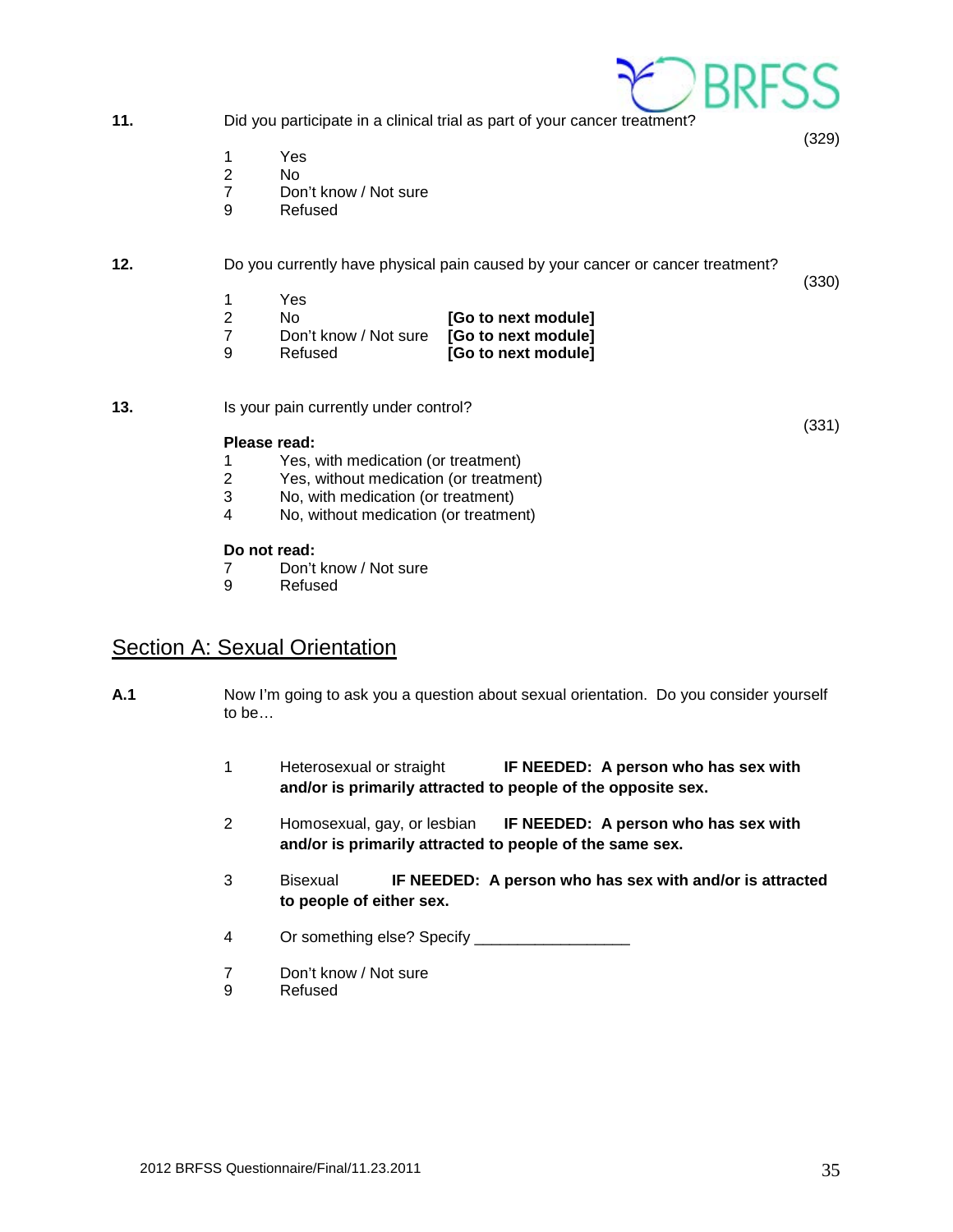

### <span id="page-35-0"></span>Section B: Oral Cancer Exam

- **B.1** In the past year, have you had a doctor, dentist, or dental hygienist check for oral cancer by pulling on your tongue, sometimes with gauze wrapped around it, and feeling under the tongue and inside the cheeks?
- 1 Yes
- 2 No
	- 7 Don't know / Not sure<br>9 Refused
	- **Refused**

# <span id="page-35-1"></span>Section C: MI Signs and Symptoms

Now I would like to ask you about your knowledge of the signs and symptoms of a heart attack. Which of the following do you think is a symptom of a heart attack? For each tell me "yes", "no", or you're "not sure."

- **C.1** (Do you think) pain or discomfort in the jaw, neck, or back (are symptoms of a heart attack?)
	- 1 Yes
- 2 No
	- 7 Don't know / Not sure
	- 9 Refused

#### **C.2** (Do you think) feeling weak, lightheaded, or faint (are symptoms of a heart attack?)

- 1 Yes<br>2 No
- 2 No
	- 7 Don't know / Not sure<br>9 Refused
	- **Refused**
- **C.3** (Do you think) chest pain or discomfort (are symptoms of a heart attack?)
	- 1 Yes
- 2 No
	- 7 Don't know / Not sure<br>9 Refused
	- **Refused**
- **C.4** (Do you think) sudden trouble seeing in one of both eyes (are symptoms of a heart attack?)
- 1 Yes
- 2 No
	- 7 Don't know / Not sure<br>9 Refused
	- **Refused**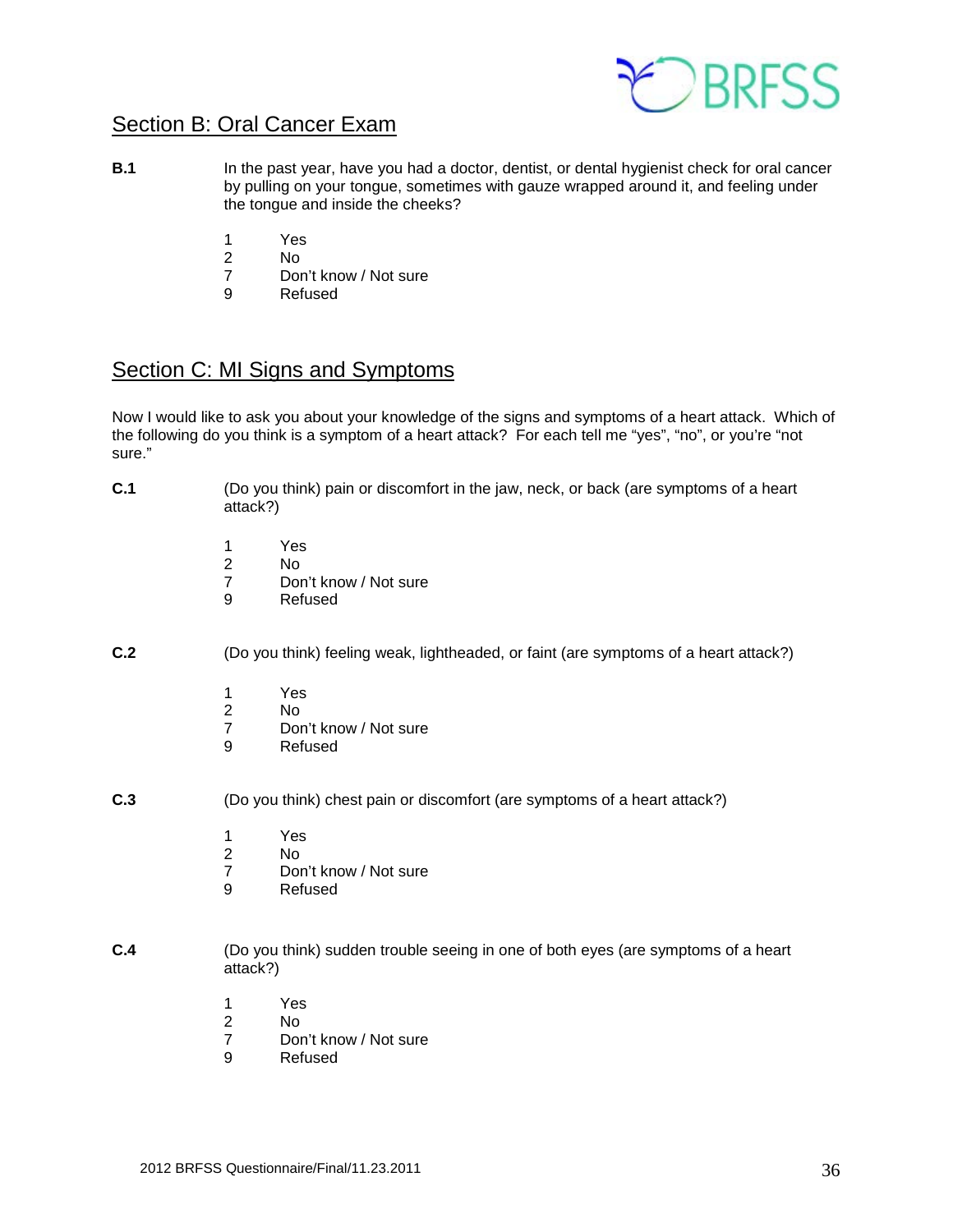

- **C.5** (Do you think) pain or discomfort in the arms or shoulder (are symptoms of a heart attack?)
- 1 Yes
- 2 No
	- 7 Don't know / Not sure<br>9 Refused
	- **Refused**

#### **C.6** (Do you think) shortness of breath (is a symptom of a heart attack?)

- 1 Yes
- 2 No
	- 7 Don't know / Not sure
	- 9 Refused

#### **C.7** If you thought someone was having a heart attack, what is the first thing you would do?

- 1 Take them to the hospital
- 2 Tell them to call their doctor
- 3 Call 911
- 4 Call their spouse or a family member
- 5 Do something else
- 7 Don't know / Not sure<br>9 Refused
- **Refused**

### <span id="page-36-0"></span>Section D: Obesity Policy Opinions

Now we'd like to ask you some general questions about government policies.

- **D.1** Do you strongly support, support, oppose, or strongly oppose a tax on sugar-sweetened beverages, that is soda pop?
	- 1 Strongly support<br>2 Support
	- 2 Support<br>3 Oppose
	-
	- 3 Oppose<br>4 Strongly 4 Strongly oppose<br>7 Don't know/Not s
	- Don't know/Not sure
	- 9 Refused
- **D.2** Would you strongly support, support, oppose, or strongly oppose this tax if you knew that income generated from this tax would go towards efforts to address childhood obesity?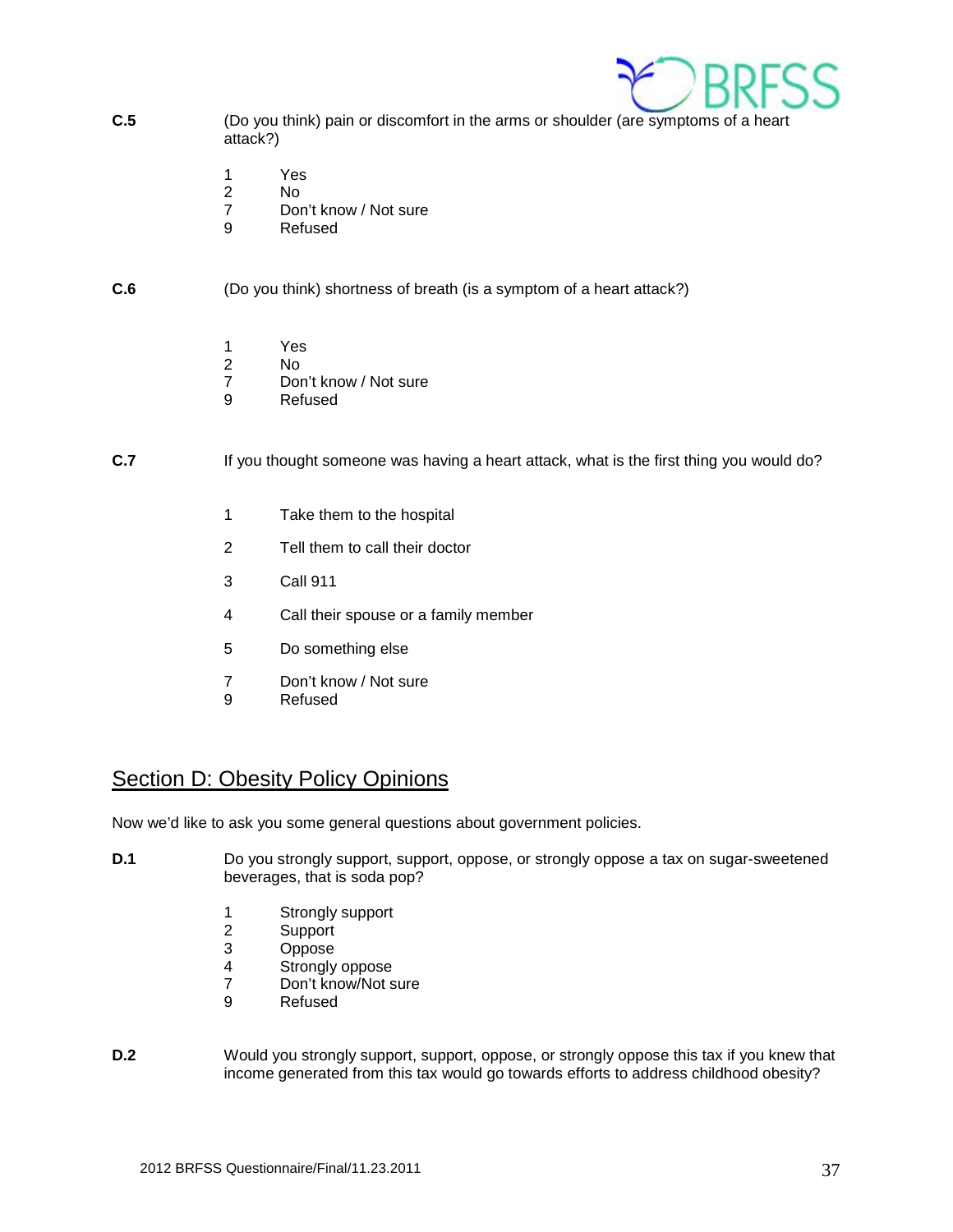

- 1 Strongly support<br>2 Support
- 2 Support<br>3 Oppose
- 3 Oppose<br>4 Stronaly
- 4 Strongly oppose<br>7 Don't know/Not s
- Don't know/Not sure
- 9 Refused
- **D.3** Do you strongly support, support, oppose, or strongly oppose putting a special tax on junk food - - that is things like chips and candy?
	- 1 Strongly support<br>2 Support
	- 2 Support<br>3 Oppose
	- 3 Oppose<br>4 Stronaly
	- Strongly oppose
	- 7 Don't know/Not sure
	- 9 Refused
- **D.4** Would you strongly support, support, oppose, or strongly oppose this tax if you knew that income generated from this tax would go towards efforts to address childhood obesity?
	- 1 Strongly support<br>2 Support
	- 2 Support<br>3 Oppose
	- Oppose
	- 4 Strongly oppose<br>7 Don't know/Not s
	- 7 Don't know/Not sure<br>9 Refused
	- **Refused**
- **D.5** Do you strongly support, support, oppose, or strongly oppose making a law requiring restaurants to list nutrition information - - such as calorie count - - for all items on their menus?
	- 1 Strongly support<br>2 Support
	- 2 Support<br>3 Oppose
	- 3 Oppose<br>4 Stronaly
	- 4 Strongly oppose<br>7 Don't know/Not s
	- 7 Don't know/Not sure
	- **Refused**
- **D.6** Do you strongly support, support, oppose, or strongly oppose government-funded advertising campaigns that promote eating right and exercising?
	- 1 Strongly support<br>2 Support
	- 2 Support<br>3 Oppose
	- 3 Oppose<br>4 Strongly
	- 4 Strongly oppose<br>7 Don't know/Not s
	- 7 Don't know/Not sure<br>9 Refused
	- **Refused**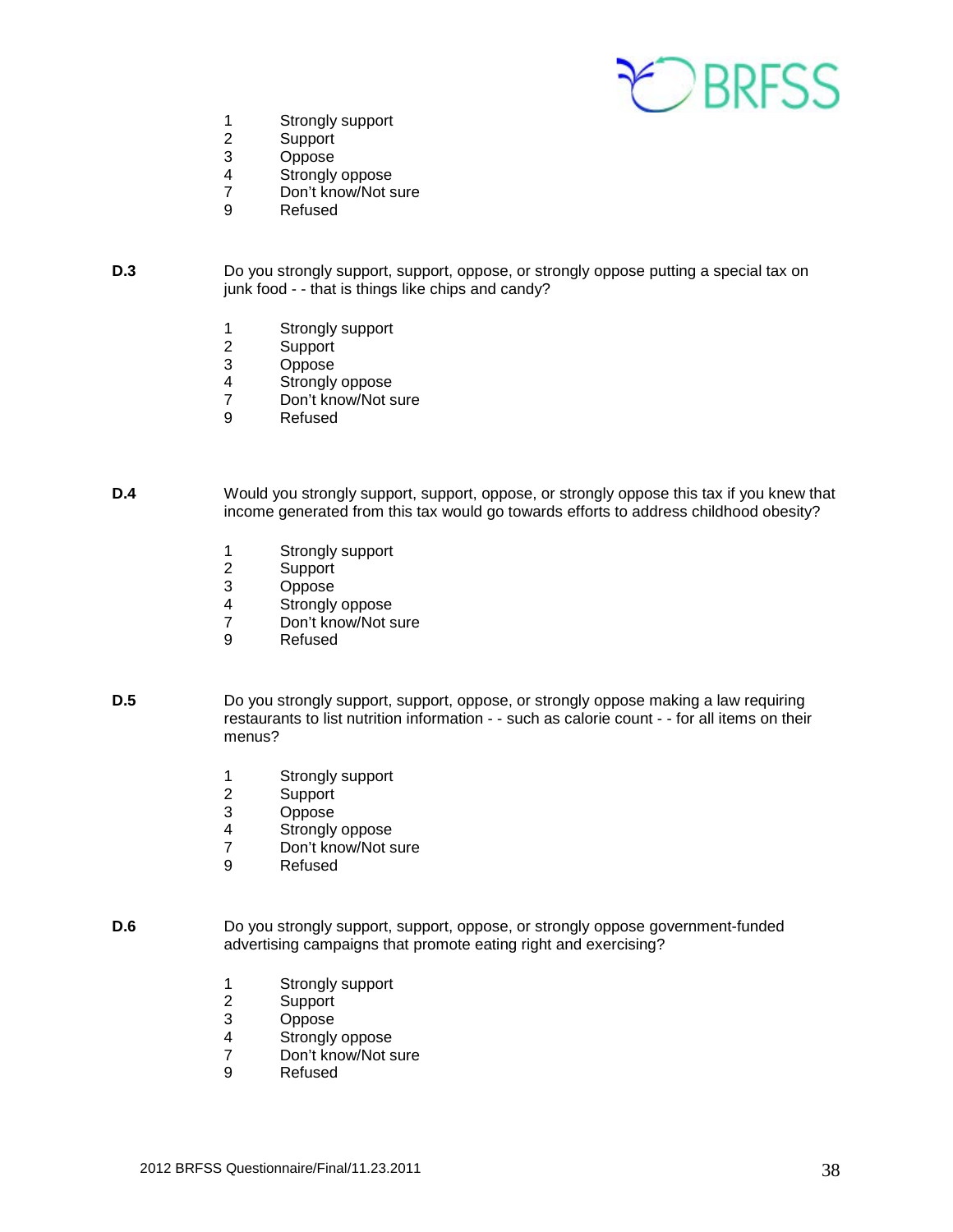

### <span id="page-38-0"></span>Section E: PHQ-8

- **E.1** Over the last two weeks, how many days have you had little interest or pleasure in doing things?
	- $\frac{1}{8}$   $\frac{1}{8}$  Number of days
	- 8 8 None<br>7 7 Don't
	- 7 7 Don't know / Not sure<br>9 9 Refused
	- **Refused**
- **E.2** Over the last 2 weeks, how many day have you felt down, depressed, or hopeless?
	- $\frac{1}{8}$   $\frac{1}{8}$  Number of days
	- **None**
	- 7 7 Don't know / Not sure<br>9 9 Refused
	- **Refused**
- **E.3** Over the last 2 weeks, how many days have you had trouble falling asleep or staying asleep or sleeping too much?
	- $\frac{1}{8}$   $\frac{1}{8}$  Number of days
	- 8 8 None<br>7 7 Don't
	- 7 7 Don't know / Not sure<br>9 9 Refused
	- **Refused**

**E.4** Over the last two weeks, how many days have you felt tired or had little energy?

- $\frac{1}{8}$   $\frac{1}{8}$  Number of days
- None
- 7 7 Don't know / Not sure<br>9 9 Refused
- **Refused**

**E.5** Over the last two weeks, how many days have you had a poor appetite or eaten too much?

- $\frac{1}{8}$   $\frac{1}{8}$  Number of days
- 8 8 None<br>7 7 Don't
- 7 7 Don't know / Not sure<br>9 9 Refused
- **Refused**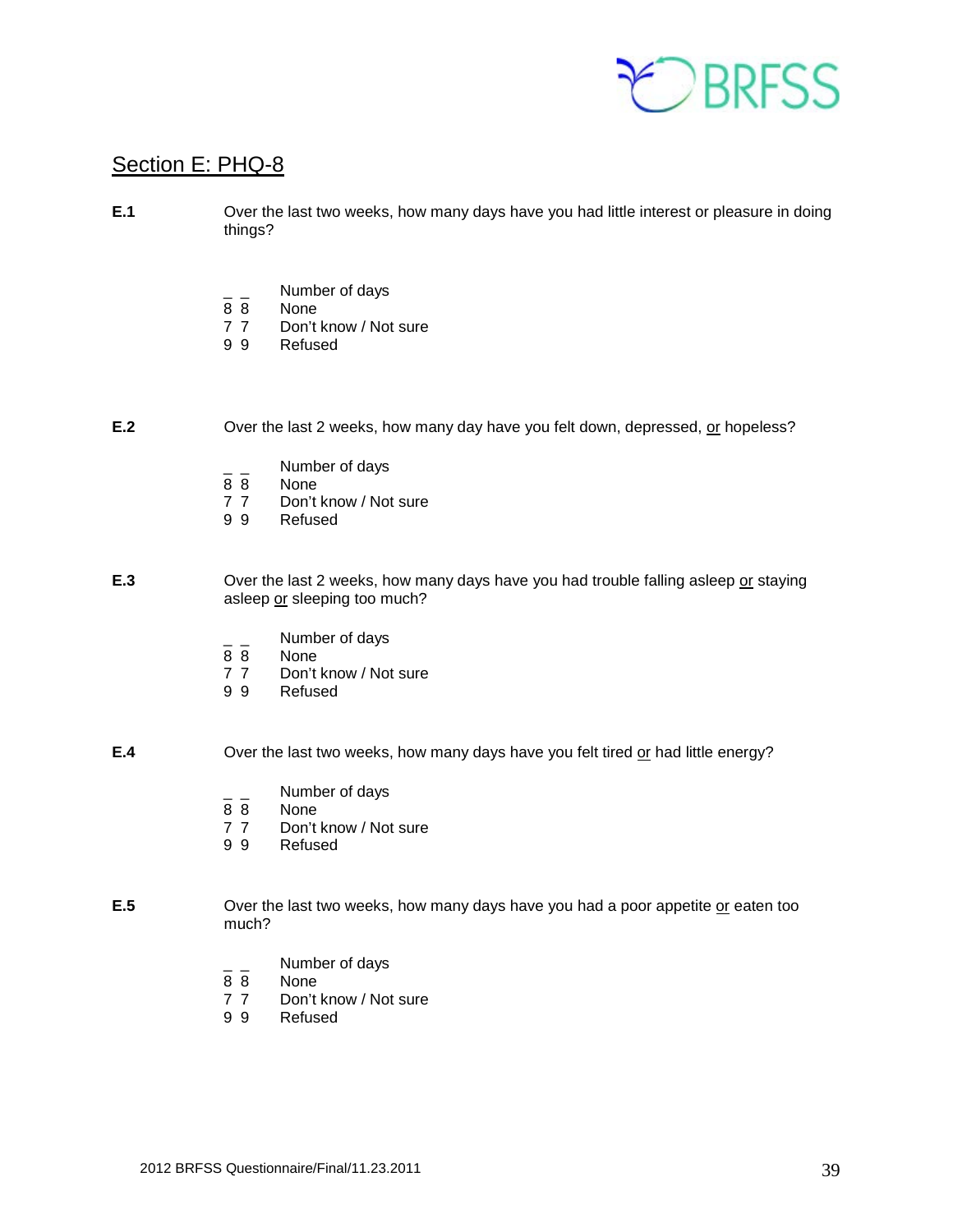

- **E.6** Over the last 2 weeks, how many days have you felt bad about yourself or that you were a failure or had let yourself or your family down?
	- $\frac{1}{8}$   $\frac{1}{8}$  Number of days
	- 8 8 None<br>7 7 Don't
	- 7 7 Don't know / Not sure<br>9 9 Refused
	- **Refused**

#### **E.7** Over the last 2 weeks, how many days have you had trouble concentrating on things, such as reading the newspaper or watching the TV?

- $\frac{1}{8}$   $\frac{1}{8}$  Number of days
- 8 8 None<br>7 7 Don't
- Don't know / Not sure
- 9 9 Refused
- **E.8** Over the last 2 weeks, how many days have you moved or spoken so slowly that other people could have noticed? Or the opposite – being so fidgety or restless that you were moving around a lot more than usual?
	- $\frac{1}{8}$   $\frac{1}{8}$  Number of days
	- None
	- 7 7 Don't know / Not sure<br>9 9 Refused
	- **Refused**

### <span id="page-39-0"></span>Section F: Tobacco Use

Earlier we asked about when you last smoked a cigarette, EVEN one or two PUFFS. Now we are asking…

**F.2** About how long had it been since you last smoked cigarettes regularly? Was that...:

#### **INTERVIEWER NOTE: Pause between each response category to allow respondents to answer "Yes" or "No" to each category.**

#### **INTERVIEWER NOTE:**

- 0 9 At least 5 years ago or more
- (If "No," ask 08; if "Yes," code 09)<br>
0.8 More than a vear ago (but less than 5 years ago)
	- More than a year ago (but less than 5 years ago)

(If "No," ask 07; if "Yes," code 08)

- 07 About 1 year ago **[Interviewer note: Can add, "That is, roughly 12 months" if needed]** (If "No," ask 06; if "yes," code 07)
- 06 At least 6 months ago but less than one year ago (If "No," ask 05; if "yes," code 06)
- 05 At least 3 months ago but less than 6 months ago (If "No," ask 04; if "yes," code 05)
- 04 At least 30 days ago but less than 3 months ago (If "No," ask 03; if "yes," code 04)
- 03 At least 7 days ago but less than 30 days ago (If "No," ask 02; if "yes," code 03)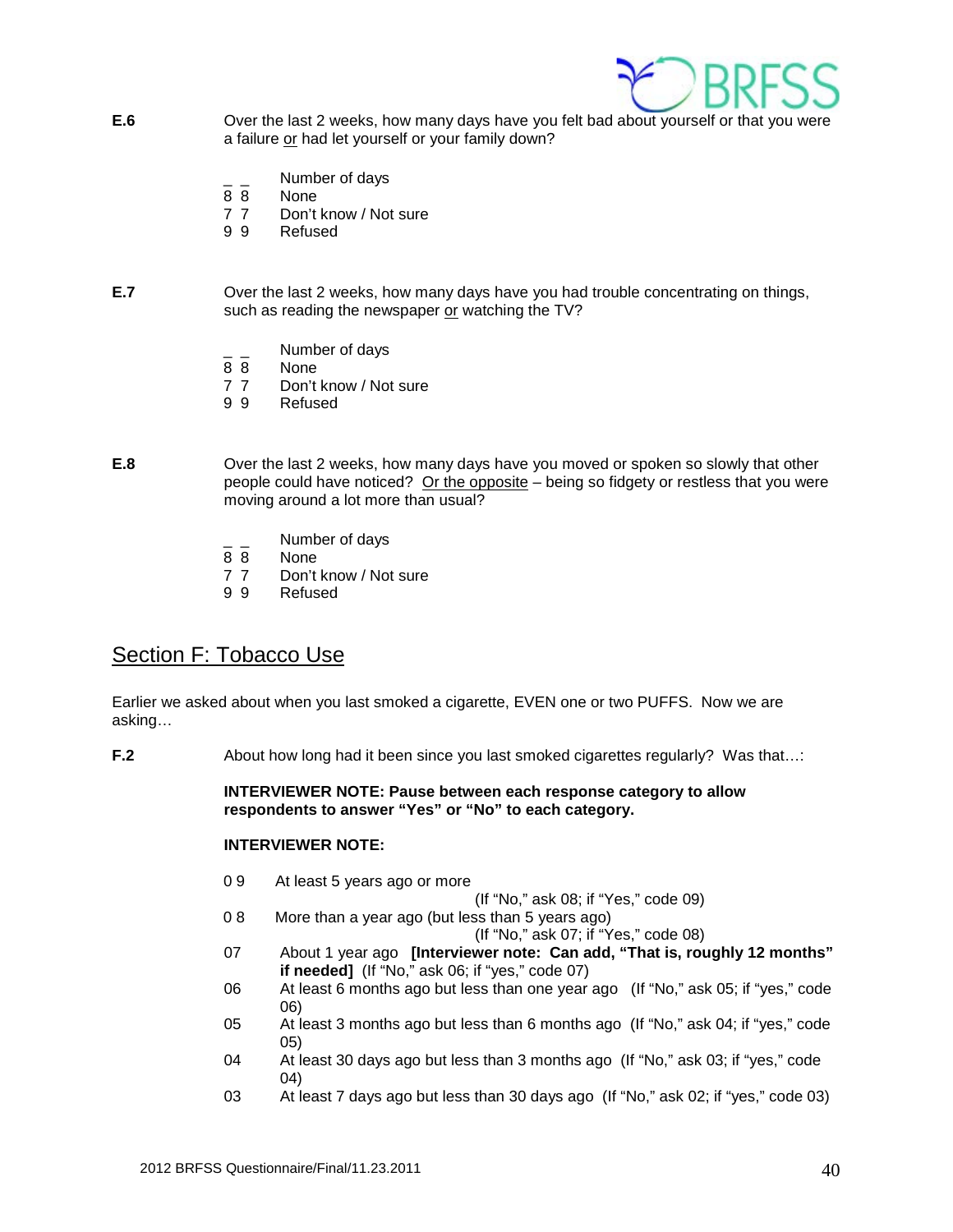

- 02 At least 24 hours ago but less that 7 days ago (If "No," ask 01; if "yes," code 02)
- 01 Within the past 24 hours

#### **Do not read:**

- 77 Don't know/Not sure
- 99 Refused

# <span id="page-40-0"></span>Section G: SV/IPV

Many families experience violence in their households. Now I'd like to ask you some questions about violence you may have experienced. This is a sensitive topic and some people may feel uncomfortable with these questions. But remember that your answers are strictly confidential and that you don't have to answer a question if you don't want to. If you believe it would not be safe for you to talk about this now, you may tell me to skip to the next module.

#### **G.1 ask only if female**

- **G.1** During any of your health care visits in the past year, did a doctor, nurse or other health care worker talk with you about physical violence or threats by an intimate partner in a relationship?
- 1 Yes
- 2 No
	- 7 Don't know / Not sure<br>8 I did not have any hea
	- I did not have any health care visits in the past year
	- 9 Refused
- **G.2** As a child, did you ever see or hear one of your parents or guardians being hit, slapped, punched, shoved, kicked, or otherwise physically hurt by their spouse or partner?
	- 1 Yes<br>2 No
- 2 No
	- 7 Don't know / Not sure
	- 9 Refused
- **G.3** Has anyone ever made you take part in any sexual activity when you really did not want to? (including touch that made you uncomfortable).
	- 1 Yes<br>2 No
- 2 No
	- 7 Don't know / Not sure<br>9 Refused
	- **Refused**
- **G.4** In your lifetime, has an intimate partner ever hit, slapped, punched, shoved, kicked, choked, hurt or threatened you?
	- 1 Yes
- 2 No
	- 7 Don't know / Not sure